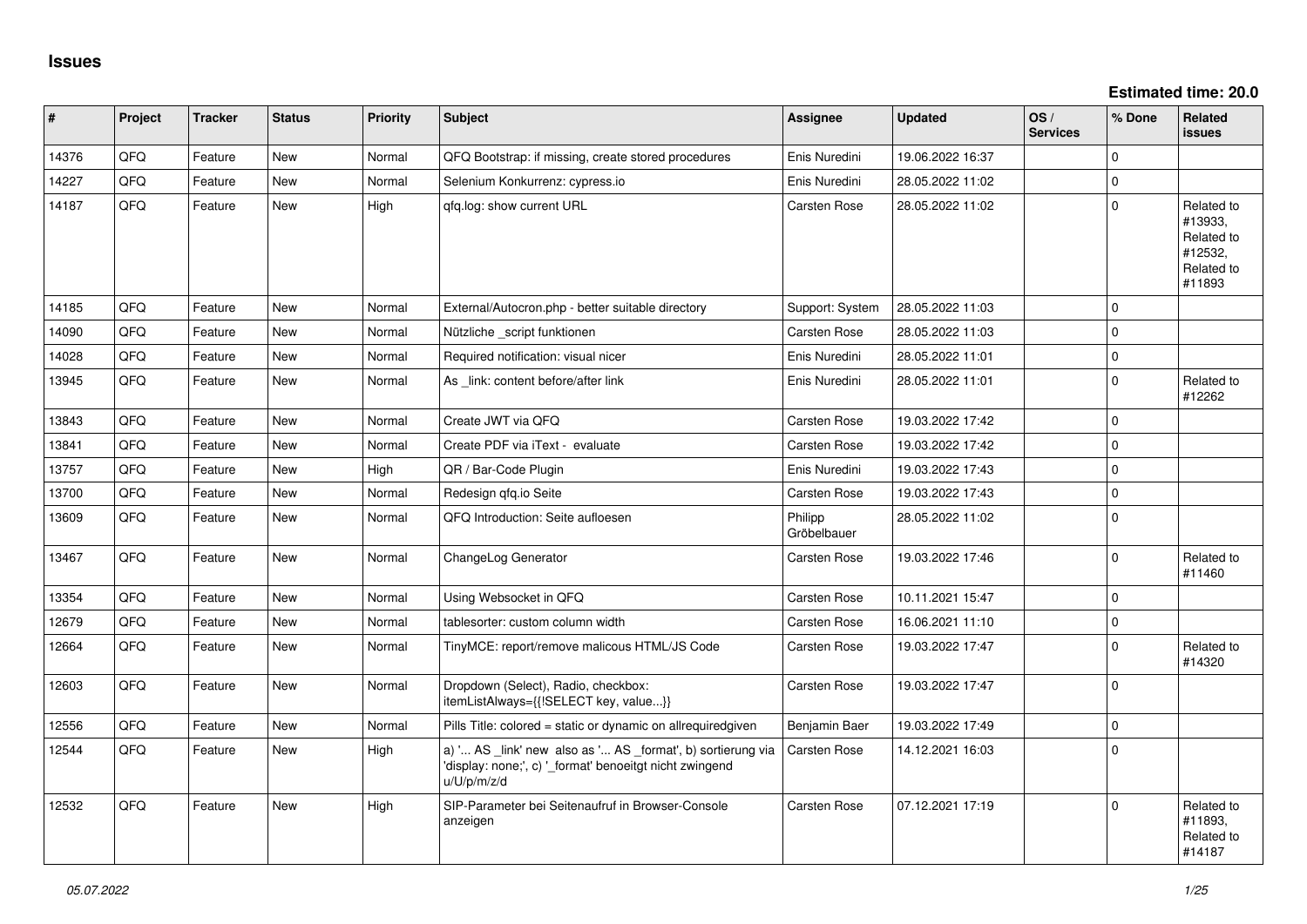| #     | Project | <b>Tracker</b> | <b>Status</b> | <b>Priority</b> | Subject                                                                                                        | <b>Assignee</b> | <b>Updated</b>   | OS/<br><b>Services</b> | % Done      | Related<br><b>issues</b>                                              |
|-------|---------|----------------|---------------|-----------------|----------------------------------------------------------------------------------------------------------------|-----------------|------------------|------------------------|-------------|-----------------------------------------------------------------------|
| 12490 | QFQ     | Feature        | New           | Normal          | Loading Plugins in QFQ - see what tinymce does. (lazy<br>loading)                                              | Benjamin Baer   | 08.06.2022 10:37 |                        | $\Omega$    | Related to<br>#12611,<br>Related to<br>#10013,<br>Related to<br>#7732 |
| 12480 | QFQ     | Feature        | <b>New</b>    | Normal          | If QFQ upgrade is running, block further request                                                               | Carsten Rose    | 03.05.2021 20:45 |                        | $\Omega$    |                                                                       |
| 12477 | QFQ     | Feature        | New           | Normal          | Support for refactoring: Form, FormElement, diverse<br>Tabellen/Spalten, tt-content Records                    | Carsten Rose    | 03.05.2021 20:45 |                        | $\Omega$    |                                                                       |
| 12476 | QFQ     | Feature        | <b>New</b>    | Normal          | clearMe: a) should trigger 'dirty', b) sticky on textarea resize                                               | Benjamin Baer   | 04.01.2022 08:40 |                        | $\Omega$    | Related to<br>#9528                                                   |
| 12474 | QFQ     | Feature        | <b>New</b>    | Normal          | Check BaseConfigURL if it is given and the the last char is '/'                                                | Carsten Rose    | 03.05.2021 20:45 |                        | $\Omega$    |                                                                       |
| 12465 | QFQ     | Feature        | New           | Normal          | QFQ Function: use in FE to fill StoreRecord                                                                    | Carsten Rose    | 05.05.2021 21:58 |                        | $\mathbf 0$ |                                                                       |
| 12413 | QFQ     | Feature        | New           | Normal          | STORE_TYPO3: enhance for {{be_users.email:T}},<br>{{fe_users.email:T}}                                         | Carsten Rose    | 03.05.2021 20:45 |                        | $\Omega$    | Related to<br>#12412,<br>Related to<br>#10012                         |
| 12412 | QFQ     | Feature        | <b>New</b>    | Normal          | Action/Escape qualifier 'e' (empty), '0': if given, an empty<br>string (or '0') will be treated as 'not found' | Carsten Rose    | 08.05.2021 09:40 |                        | $\Omega$    | Related to<br>#12413,<br>Related to<br>#10012                         |
| 12400 | QFQ     | Feature        | New           | Normal          | Tutorial ist in QFQ Doku, Wird in der Suche gefunden, es<br>gibt aber kein Menupunkt - Inhalt ueberpruefen     | Carsten Rose    | 03.05.2021 20:45 |                        | $\Omega$    |                                                                       |
| 12330 | QFQ     | Feature        | New           | Normal          | Copy to input field / text area / TinyMCE                                                                      | Carsten Rose    | 07.04.2021 09:01 |                        | 0           |                                                                       |
| 12269 | QFQ     | Feature        | New           | Normal          | 2FA - Login                                                                                                    | Carsten Rose    | 03.05.2021 20:45 |                        | $\mathbf 0$ |                                                                       |
| 12186 | QFQ     | Feature        | New           | High            | TinyMCE Config für Objekte                                                                                     | Carsten Rose    | 07.12.2021 17:19 |                        | $\Omega$    | <b>Blocks</b><br>#12632                                               |
| 12163 | QFQ     | Feature        | <b>New</b>    | Normal          | Checkbox: table wrap                                                                                           | Carsten Rose    | 03.05.2021 20:51 |                        | $\Omega$    |                                                                       |
| 12162 | QFQ     | Feature        | <b>New</b>    | Normal          | FE.type=sendmail: personalized mailing (several mails) via<br>template                                         | Carsten Rose    | 03.05.2021 20:45 |                        | $\Omega$    |                                                                       |
| 12156 | QFQ     | Feature        | <b>New</b>    | Normal          | Form: Optional disable 'leave page'                                                                            |                 | 03.05.2021 20:45 |                        | $\mathbf 0$ |                                                                       |
| 12146 | QFQ     | Feature        | <b>New</b>    | Normal          | Autocron Job: Anzeigen wann der naechste Job ausgefuehrt<br>wird, resp das er nicht ausgefuehrt wird           | Carsten Rose    | 15.03.2021 15:23 |                        | $\mathbf 0$ |                                                                       |
| 12135 | QFQ     | Feature        | New           | Normal          | Subrecord: Notiz                                                                                               |                 | 24.04.2021 16:58 |                        | 0           |                                                                       |
| 12119 | QFQ     | Feature        | New           | Normal          | AS paged: error message missing if there ist no 'r' argument.                                                  | Carsten Rose    | 03.05.2021 20:51 |                        | 0           |                                                                       |
| 12109 | QFQ     | Feature        | New           | Normal          | Donwload Link: Plain, SIP, Persistent Link, Peristent SIP -<br>new notation                                    | Carsten Rose    | 03.05.2021 20:45 |                        | $\mathbf 0$ | Related to<br>#12085                                                  |
| 12039 | QFQ     | Feature        | New           | Normal          | Missing htmlSpecialChar() in pre processing on form submit                                                     |                 | 18.02.2021 00:09 |                        | 0           | Related to<br>#14320                                                  |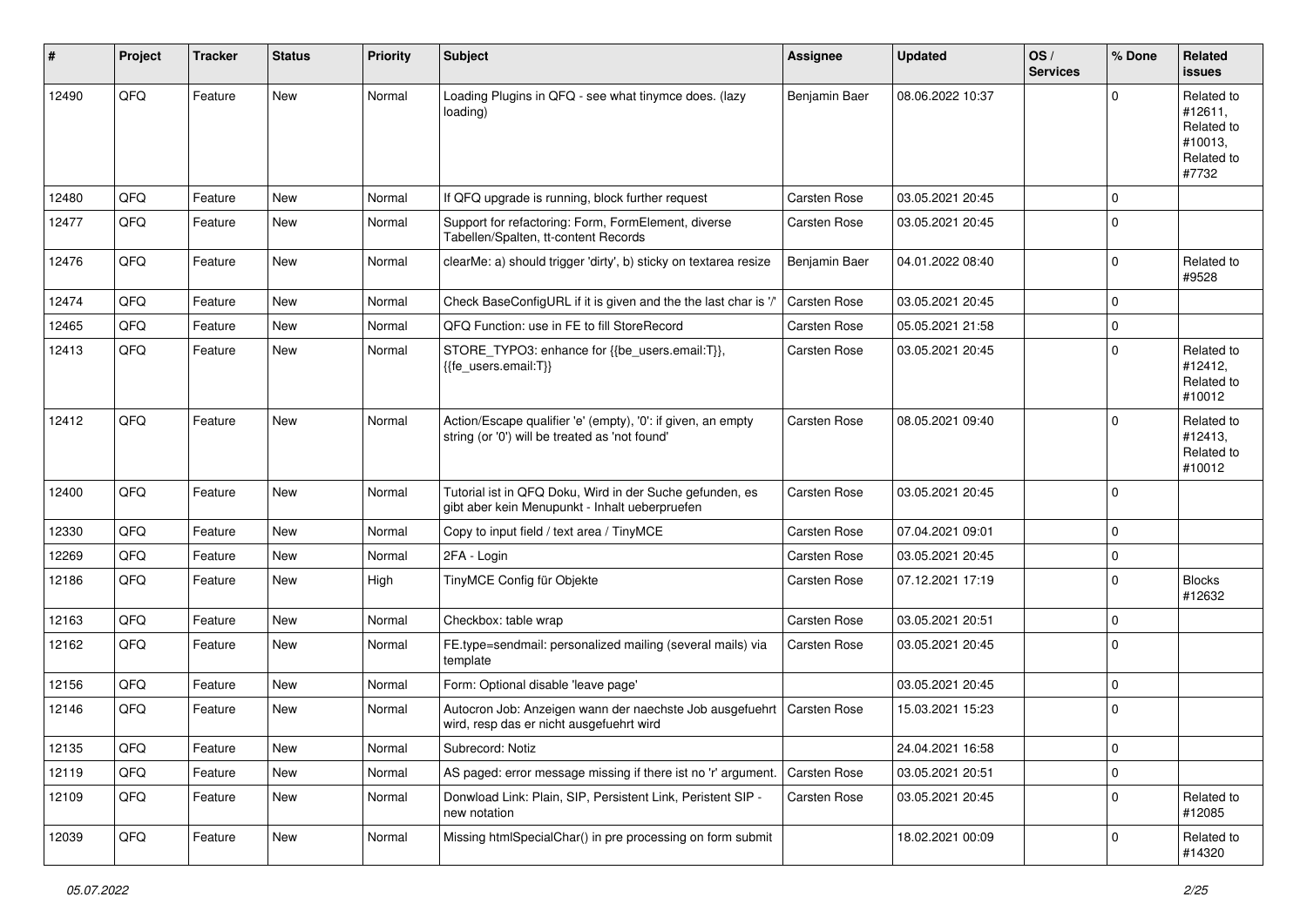| #     | Project | <b>Tracker</b> | <b>Status</b> | <b>Priority</b> | Subject                                                                                              | <b>Assignee</b>                                        | <b>Updated</b>   | OS/<br><b>Services</b> | % Done      | Related<br><b>issues</b>                      |                      |
|-------|---------|----------------|---------------|-----------------|------------------------------------------------------------------------------------------------------|--------------------------------------------------------|------------------|------------------------|-------------|-----------------------------------------------|----------------------|
| 12038 | QFQ     | Feature        | New           | Normal          | a) STORE_VAR: filenameOnlyStripUniq, b) SP:<br>QSTRIPUNIQ()                                          |                                                        | 17.02.2021 23:55 |                        | $\Omega$    |                                               |                      |
| 12024 | QFQ     | Feature        | New           | Normal          | Excel Export: text columns by default decode<br>htmlspeciachar()                                     | Carsten Rose                                           | 17.02.2021 23:55 |                        | $\Omega$    | Related to<br>#12022                          |                      |
| 12023 | QFQ     | Feature        | New           | Normal          | MySQL Stored Precdure: QDECODESPECIALCHAR()                                                          | Carsten Rose                                           | 16.02.2021 11:16 |                        | $\Omega$    | Related to<br>#12022                          |                      |
| 11955 | QFQ     | Feature        | New           | Normal          | subrecord: new title option to set <th> attributes - e.g. to<br/>customize tablesorter options.</th> | attributes - e.g. to<br>customize tablesorter options. | Carsten Rose     | 03.05.2021 20:47       |             | $\mathbf 0$                                   | Related to<br>#11775 |
| 11893 | QFQ     | Feature        | New           | High            | Broken SIP: a) only report one time, b) only report in main<br>column                                | Carsten Rose                                           | 12.05.2021 12:13 |                        | $\Omega$    | Related to<br>#12532,<br>Related to<br>#14187 |                      |
| 11892 | QFQ     | Feature        | New           | Normal          | tablesorter: columns with links are hard to order - new<br>qualifier 'Y: <ord>'</ord>                | Enis Nuredini                                          | 23.03.2022 09:22 |                        | $\Omega$    |                                               |                      |
| 11850 | QFQ     | Feature        | New           | Urgent          | Wizard Form: basierend auf einer Tabelle eine Form<br>anlegen.                                       |                                                        | 03.05.2021 21:12 |                        | 0           | Blocked by<br>#8082                           |                      |
| 11775 | QFQ     | Feature        | New           | Normal          | Subrecord Tooltip pro Feld                                                                           | Carsten Rose                                           | 18.12.2020 15:22 |                        | $\mathbf 0$ | Related to<br>#11955                          |                      |
| 11747 | QFQ     | Feature        | New           | Normal          | Maintenance Page with Redirect                                                                       | Carsten Rose                                           | 03.05.2021 20:47 |                        | $\Omega$    | Related to<br>#11741                          |                      |
| 11716 | QFQ     | Feature        | New           | Normal          | Form an beliebiger Stelle im Report anzeigen                                                         |                                                        | 09.12.2020 09:47 |                        | 0           |                                               |                      |
| 11702 | QFQ     | Feature        | New           | Normal          | HTML Special Char makes no sense for 'allbut' if '&' is<br>forbidden                                 | Carsten Rose                                           | 07.12.2021 16:35 |                        | $\Omega$    | Related to<br>#5112,<br>Related to<br>#14320  |                      |
| 11535 | QFQ     | Feature        | New           | Normal          | Ability to create SQL columns in frontend QFQ forms                                                  |                                                        | 17.11.2020 12:11 |                        | $\mathbf 0$ |                                               |                      |
| 11534 | QFQ     | Feature        | New           | Normal          | Report: Action on selected rows - Table batchprocessing<br>feature                                   |                                                        | 18.11.2020 08:15 |                        | $\Omega$    |                                               |                      |
| 11523 | QFQ     | Feature        | New           | Normal          | Mit dynamic Update erkennen, ob Upload gemacht wurde                                                 | Carsten Rose                                           | 13.11.2020 15:07 |                        | $\Omega$    | Related to<br>#9533                           |                      |
| 11516 | QFQ     | Feature        | New           | Normal          | Multi Page Form (Previous/Next Buttons)                                                              | Carsten Rose                                           | 16.03.2021 17:52 |                        | $\mathbf 0$ |                                               |                      |
| 11504 | QFQ     | Feature        | New           | Normal          | Dynamic Update: Button text update for 'Save',' Close' &<br>'Delete'                                 | Carsten Rose                                           | 12.11.2020 23:44 |                        | $\mathbf 0$ |                                               |                      |
| 11460 | QFQ     | Feature        | New           | Normal          | Easier creation of changelog: gitchangelog                                                           | Carsten Rose                                           | 12.06.2021 10:20 |                        | 0           | Related to<br>#13467                          |                      |
| 11080 | QFQ     | Feature        | New           | Normal          | Send MQTT messages                                                                                   | Carsten Rose                                           | 29.08.2020 19:49 |                        | 0           |                                               |                      |
| 10996 | QFQ     | Feature        | New           | Normal          | Download video via sip: no seek                                                                      | Carsten Rose                                           | 12.08.2020 14:18 |                        | 0           |                                               |                      |
| 10979 | QFQ     | Feature        | New           | Normal          | Ajax Calls an API - dataReport                                                                       | Carsten Rose                                           | 11.05.2022 12:15 |                        | 0           |                                               |                      |
| 10976 | QFQ     | Feature        | New           | Normal          | Excel Export Verbesserungen                                                                          | Carsten Rose                                           | 06.08.2020 10:56 |                        | $\pmb{0}$   |                                               |                      |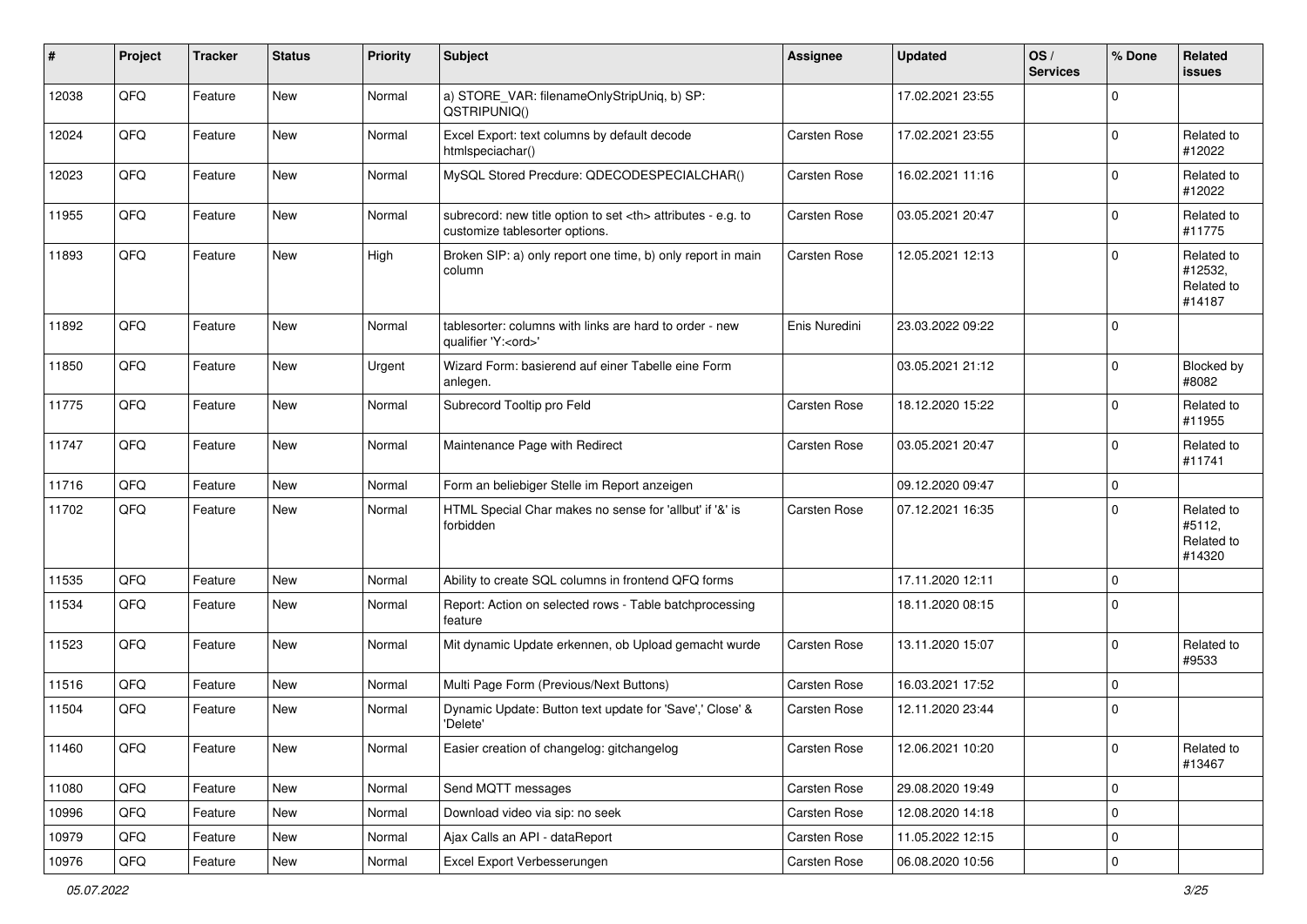| $\#$  | Project | <b>Tracker</b> | <b>Status</b> | <b>Priority</b> | <b>Subject</b>                                                                                                                        | <b>Assignee</b>     | <b>Updated</b>   | OS/<br><b>Services</b> | % Done      | Related<br>issues                                                    |
|-------|---------|----------------|---------------|-----------------|---------------------------------------------------------------------------------------------------------------------------------------|---------------------|------------------|------------------------|-------------|----------------------------------------------------------------------|
| 10874 | QFQ     | Feature        | <b>New</b>    | Normal          | Erstellen eines Foreign Keys in der Tabelle "FormElement"                                                                             |                     | 13.07.2020 10:11 |                        | 0           |                                                                      |
| 10819 | QFQ     | Feature        | New           | Normal          | Persistent SIP - second try                                                                                                           | Carsten Rose        | 29.06.2020 23:02 |                        | $\Omega$    | Related to<br>#6261                                                  |
| 10763 | QFQ     | Feature        | <b>New</b>    | Normal          | form accessed and submitted despite logout?                                                                                           |                     | 16.06.2020 11:43 |                        | $\Omega$    |                                                                      |
| 10714 | QFQ     | Feature        | <b>New</b>    | Normal          | multi Table Form                                                                                                                      | Carsten Rose        | 16.03.2021 18:44 |                        | 0           |                                                                      |
| 10593 | QFQ     | Feature        | New           | Normal          | label2: text behind input element                                                                                                     | Carsten Rose        | 16.05.2020 10:57 |                        | $\Omega$    |                                                                      |
| 10463 | QFQ     | Feature        | New           | Normal          | Report _link: expliztes setzen von HTML Tags (Bedarf fuer<br>'data-selenium' & 'id')                                                  | Enis Nuredini       | 23.03.2022 09:23 |                        | 0           | Related to<br>#7648                                                  |
| 10384 | QFQ     | Feature        | New           | Normal          | Parameter Exchange QFQ Instances                                                                                                      |                     | 07.05.2020 09:38 |                        | $\Omega$    |                                                                      |
| 10345 | QFQ     | Feature        | New           | Normal          | Templates - Patterns QFQ Style                                                                                                        |                     | 03.05.2021 21:01 |                        | $\Omega$    | Related to<br>#10713                                                 |
| 10119 | QFQ     | Feature        | <b>New</b>    | Normal          | Dropdown (selectlist) & TypeAhead: format and catagorize<br>list                                                                      | Carsten Rose        | 07.05.2020 09:36 |                        | $\Omega$    |                                                                      |
| 10114 | QFQ     | Feature        | New           | High            | Symbol (Link): 'G:' (Glyphicon) replaced by 'i:' (icon)                                                                               |                     | 07.12.2021 17:19 |                        | $\Omega$    | Related to<br>#3797,<br>Related to<br>#4194                          |
| 10080 | QFQ     | Feature        | <b>New</b>    | Normal          | Popup on 'save' / 'close': configure dialog (answer<br>yes/no/cancle/)                                                                | Carsten Rose        | 28.03.2021 20:52 |                        | $\Omega$    | Is duplicate<br>of #12262                                            |
| 10014 | QFQ     | Feature        | New           | Normal          | Manual.rst: describe behaviour and process order of<br>fillStoreVar, slaveId, sqlBefore,                                              | Carsten Rose        | 01.02.2020 22:31 |                        | $\Omega$    |                                                                      |
| 9983  | QFQ     | Feature        | New           | Normal          | Report Notation: new keyword 'range'                                                                                                  | Carsten Rose        | 01.02.2020 15:55 |                        | $\Omega$    |                                                                      |
| 9927  | QFQ     | Feature        | New           | Normal          | QFQ Update: a) Update nur machen wenn BE User<br>eingeloggt ist., b) Bei Fehler genaue Meldung welcher<br>Updateschritt Probleme hat. | Carsten Rose        | 22.01.2020 12:59 |                        | $\Omega$    |                                                                      |
| 9853  | QFQ     | Feature        | New           | Normal          | Check das SQL / QFQ / Mail Logfile geschrieben wird                                                                                   |                     | 09.01.2020 11:15 |                        | 0           |                                                                      |
| 9811  | QFQ     | Feature        | New           | Normal          | Report: tag every n'th row                                                                                                            | Carsten Rose        | 01.02.2020 23:22 |                        | 0           |                                                                      |
| 9781  | QFQ     | Feature        | New           | Normal          | Button: CSS class to make buttons smaller                                                                                             | Carsten Rose        | 01.02.2020 23:22 |                        | 0           |                                                                      |
| 9777  | QFQ     | Feature        | New           | Normal          | Logging QFQ Variables                                                                                                                 | Carsten Rose        | 16.12.2019 17:17 |                        | $\Omega$    |                                                                      |
| 9707  | QFQ     | Feature        | New           | Normal          | SIP security: encode pageld and check pageld on decode                                                                                | Carsten Rose        | 01.02.2020 23:22 |                        | $\mathbf 0$ |                                                                      |
| 9706  | QFQ     | Feature        | New           | Normal          | Multi File Upload (hidden template group)                                                                                             | Carsten Rose        | 01.02.2020 23:22 |                        | $\Omega$    | Related to<br>#7521,<br>Related to<br>#5562.<br>Related to<br>#13330 |
| 9602  | QFQ     | Feature        | New           | Normal          | Form definition as JSON                                                                                                               | <b>Carsten Rose</b> | 01.02.2020 23:21 |                        | $\Omega$    | Related to<br>#9600                                                  |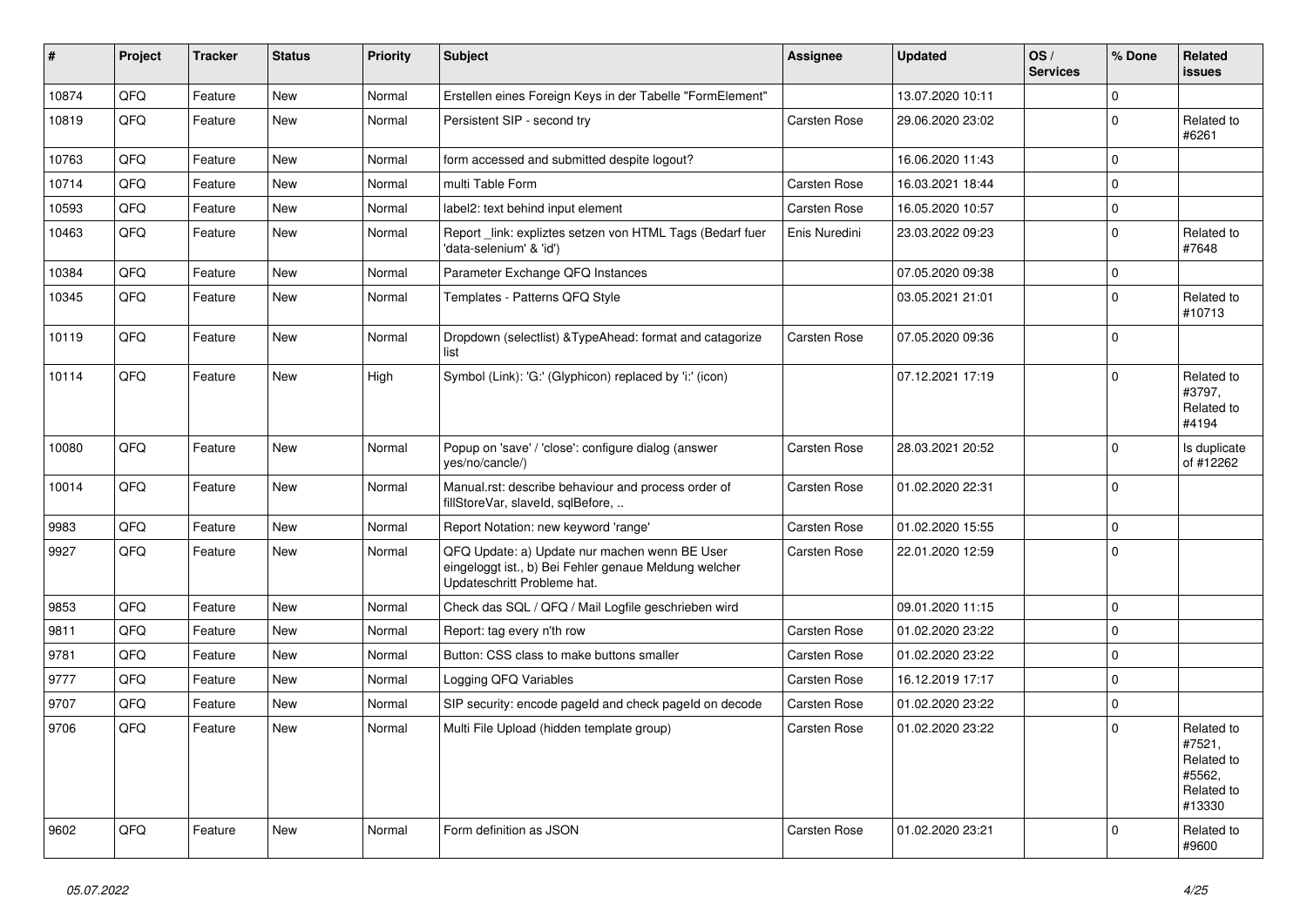| $\sharp$ | Project | <b>Tracker</b> | <b>Status</b> | <b>Priority</b> | <b>Subject</b>                                                                                         | Assignee     | <b>Updated</b>   | OS/<br><b>Services</b> | % Done      | <b>Related</b><br>issues |
|----------|---------|----------------|---------------|-----------------|--------------------------------------------------------------------------------------------------------|--------------|------------------|------------------------|-------------|--------------------------|
| 9537     | QFQ     | Feature        | <b>New</b>    | Normal          | FormEditor: Edit fieldset in FrontEnd                                                                  | Carsten Rose | 01.02.2020 23:22 |                        | $\Omega$    |                          |
| 9352     | QFQ     | Feature        | New           | Normal          | FE 'Native' fire slaveld, sqlAfter, sqllns                                                             | Carsten Rose | 01.02.2020 23:22 |                        | $\mathbf 0$ |                          |
| 9348     | QFQ     | Feature        | New           | Normal          | defaultThumbnailSize: pre render thumbnails                                                            | Carsten Rose | 12.06.2021 09:05 |                        | $\Omega$    |                          |
| 9221     | QFQ     | Feature        | New           | Normal          | typeAhead: Zeichenlimite ausschalten                                                                   | Carsten Rose | 29.06.2022 22:36 |                        | 0           |                          |
| 9208     | QFQ     | Feature        | New           | Normal          | Manage 'recent' records                                                                                | Carsten Rose | 01.02.2020 23:22 |                        | $\mathbf 0$ |                          |
| 9136     | QFQ     | Feature        | <b>New</b>    | Normal          | Create ZIP files with dynamic PDFs                                                                     | Carsten Rose | 01.02.2020 23:22 |                        | $\mathbf 0$ |                          |
| 9129     | QFQ     | Feature        | New           | Normal          | sqlValidate: Message as notification, not as error                                                     | Carsten Rose | 01.02.2020 23:22 |                        | 0           | Related to<br>#9128      |
| 9128     | QFQ     | Feature        | New           | Normal          | Error Message: not replaced variables- a) replace back to<br>'{{', b) underline                        | Carsten Rose | 01.02.2020 23:22 |                        | $\Omega$    | Related to<br>#9129      |
| 8975     | QFQ     | Feature        | New           | Normal          | Report Notation: 2.0                                                                                   | Carsten Rose | 01.02.2020 23:22 |                        | 0           | Related to<br>#8963      |
| 8962     | QFQ     | Feature        | <b>New</b>    | High            | allow for form fields with identical names                                                             | Carsten Rose | 03.05.2021 21:14 |                        | $\Omega$    |                          |
| 8806     | QFQ     | Feature        | New           | Normal          | SQL Function nl2br                                                                                     | Carsten Rose | 01.02.2020 23:22 |                        | $\Omega$    |                          |
| 8719     | QFQ     | Feature        | New           | Normal          | extraButtonLock: add support for 0/1                                                                   | Carsten Rose | 01.02.2020 23:22 |                        | 0           |                          |
| 8702     | QFQ     | Feature        | New           | Normal          | Load Record which is locked: missing user info                                                         | Carsten Rose | 11.12.2019 16:16 |                        | $\mathbf 0$ | Related to<br>#9789      |
| 8336     | QFQ     | Feature        | <b>New</b>    | Normal          | Form > modified > Close New: a) Optional disable popup, b)<br>custom text, c) mode on save: close stay | Carsten Rose | 01.02.2020 23:22 |                        | $\mathbf 0$ | Related to<br>#8335      |
| 8217     | QFQ     | Feature        | <b>New</b>    | Normal          | if-elseif-else construct                                                                               | Carsten Rose | 16.03.2021 18:41 |                        | 0           | Related to<br>#10716     |
| 8187     | QFQ     | Feature        | New           | Normal          | Subrecord: enable/hide new button - make new/edit/delete<br>customizeable.                             | Carsten Rose | 06.03.2021 18:44 |                        | $\mathbf 0$ | Related to<br>#11326     |
| 8089     | QFQ     | Feature        | <b>New</b>    | Normal          | Copy/Paste for FormElements                                                                            | Carsten Rose | 01.02.2020 23:22 |                        | $\mathbf 0$ |                          |
| 7924     | QFQ     | Feature        | New           | Normal          | Radio/Checkbox with Tooltip                                                                            | Carsten Rose | 01.02.2020 23:22 |                        | $\mathbf 0$ |                          |
| 7920     | QFQ     | Feature        | New           | Normal          | FE: Syntax Highlight, Zeinlenumbruch                                                                   | Carsten Rose | 01.02.2020 10:03 |                        | 0           |                          |
| 7850     | QFQ     | Feature        | New           | High            | Upload records: non 'pathFileName' column                                                              | Carsten Rose | 03.05.2021 21:14 |                        | $\Omega$    |                          |
| 7812     | QFQ     | Feature        | New           | Normal          | FE 'Subrecord' - new option 'subrecordShowFilter',<br>'subrecordPaging'                                | Carsten Rose | 01.02.2020 23:22 |                        | 0           |                          |
| 7683     | QFQ     | Feature        | New           | Normal          | Special column names in '{{ SELECT  AS _link }}' should<br>be detected                                 | Carsten Rose | 01.02.2020 23:21 |                        | 0           |                          |
| 7681     | QFQ     | Feature        | <b>New</b>    | Normal          | Optional switch off 'check for modified record'                                                        | Carsten Rose | 01.02.2020 23:21 |                        | 0           |                          |
| 7660     | QFQ     | Feature        | New           | Normal          | IMAP: import mails to DB, move / delete mails                                                          | Carsten Rose | 01.02.2020 09:52 |                        | $\mathbf 0$ |                          |
| 7521     | QFQ     | Feature        | New           | Normal          | TemplateGroup: fe.type=upload                                                                          | Carsten Rose | 01.02.2020 23:21 |                        | $\pmb{0}$   | Related to<br>#9706      |
| 7520     | QFG     | Feature        | New           | Normal          | QR Code:  AS _qr ( AS _link)                                                                           | Carsten Rose | 01.02.2020 23:22 |                        | $\pmb{0}$   |                          |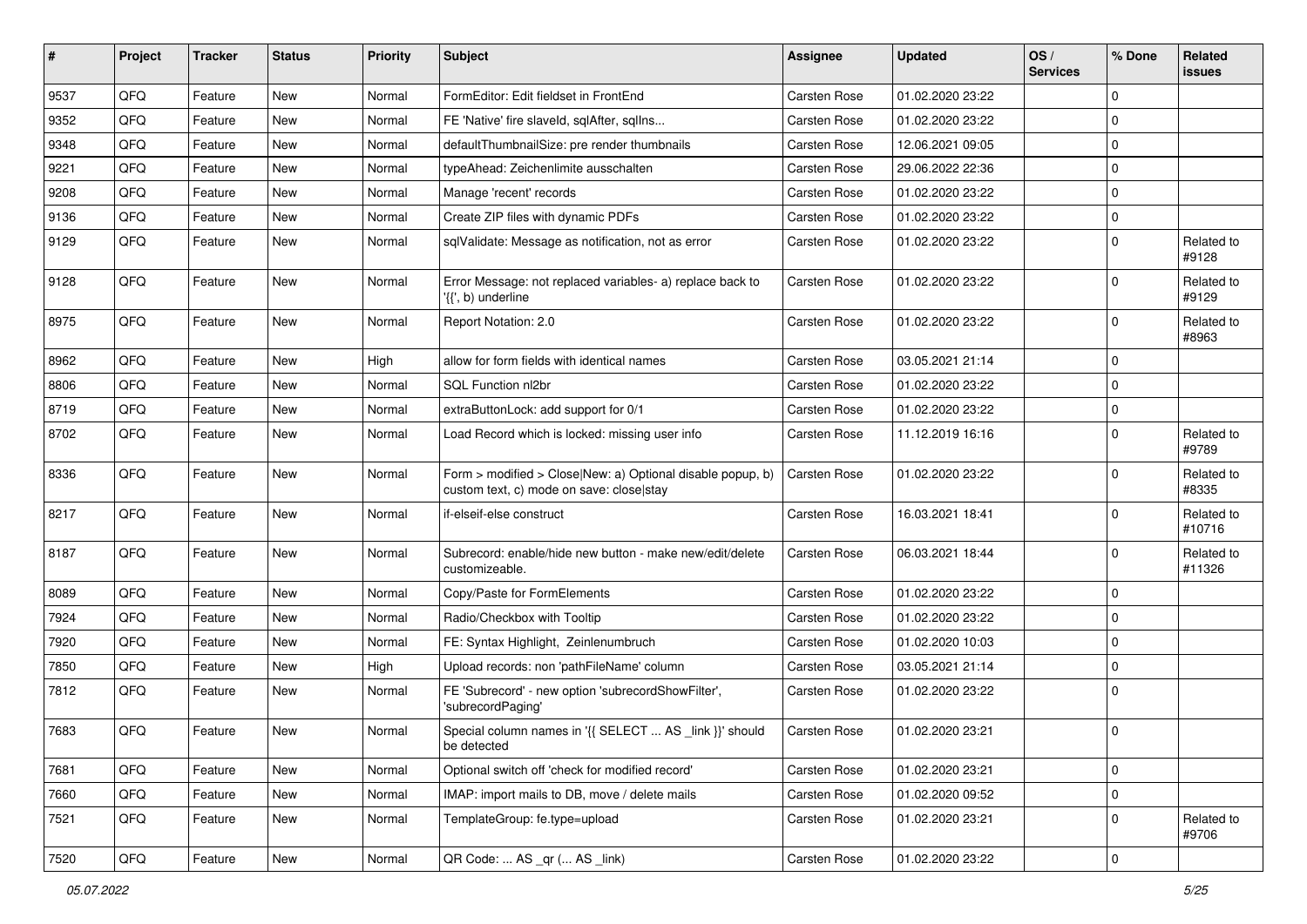| #    | Project        | <b>Tracker</b> | <b>Status</b> | <b>Priority</b> | Subject                                                                                                                    | <b>Assignee</b> | <b>Updated</b>   | OS/<br><b>Services</b> | % Done      | Related<br>issues                           |
|------|----------------|----------------|---------------|-----------------|----------------------------------------------------------------------------------------------------------------------------|-----------------|------------------|------------------------|-------------|---------------------------------------------|
| 7519 | QFQ            | Feature        | <b>New</b>    | Normal          | Select: Multi                                                                                                              | Carsten Rose    | 01.02.2020 23:22 |                        | $\Omega$    |                                             |
| 7481 | QFQ            | Feature        | New           | Normal          | Detect 'BaseUrl' automatically                                                                                             | Carsten Rose    | 01.02.2020 23:21 |                        | $\mathbf 0$ |                                             |
| 7480 | QFQ            | Feature        | New           | Normal          | Record History (Undo / Redo)                                                                                               | Carsten Rose    | 11.12.2019 16:16 |                        | $\mathbf 0$ | Related to<br>#2361                         |
| 7342 | QFQ            | Feature        | New           | Normal          | add content $=$ hide this                                                                                                  | Carsten Rose    | 01.02.2020 23:21 |                        | $\Omega$    |                                             |
| 7280 | QFQ            | Feature        | New           | Normal          | recently used table                                                                                                        | Carsten Rose    | 01.02.2020 23:21 |                        | $\mathbf 0$ |                                             |
| 7239 | QFQ            | Feature        | <b>New</b>    | Normal          | TinyMCE: html tag whitelist                                                                                                | Carsten Rose    | 01.02.2020 23:21 |                        | 0           | Related to<br>#14320                        |
| 7175 | QFQ            | Feature        | <b>New</b>    | Normal          | Upload: md5 hash as filename                                                                                               | Carsten Rose    | 01.02.2020 23:21 |                        | $\Omega$    |                                             |
| 7119 | QFQ            | Feature        | New           | Normal          | Upload: scaleDownWidth, scaleDownHeight                                                                                    | Carsten Rose    | 01.02.2020 23:21 |                        | 0           |                                             |
| 7109 | QFQ            | Feature        | New           | Normal          | Dynamic Updates: row/element hide                                                                                          | Carsten Rose    | 01.02.2020 23:22 |                        | $\mathbf 0$ | Has duplicate<br>#4081                      |
| 7102 | QFQ            | Feature        | <b>New</b>    | Normal          | Comment sign in report: '#' and '--'                                                                                       | Carsten Rose    | 01.02.2020 23:21 |                        | $\mathbf 0$ |                                             |
| 7099 | QFQ            | Feature        | New           | Normal          | Redesign FormEditor                                                                                                        | Carsten Rose    | 01.02.2020 23:21 |                        | $\mathbf 0$ |                                             |
| 6855 | QFQ            | Feature        | <b>New</b>    | Normal          | With {{feUser:U}}!={{feUser:T}}: Save / Delete: only possible<br>with {{feUserSave:U}}='yes' and '{{feUserDelete:U}}='yes' | Carsten Rose    | 01.02.2020 23:21 |                        | 0           |                                             |
| 6765 | QFQ            | Feature        | <b>New</b>    | Normal          | Moeglichkeit via QFQ eigene Logs zu schreiben                                                                              | Carsten Rose    | 01.02.2020 23:21 |                        | $\mathbf 0$ |                                             |
| 6723 | QFQ            | Feature        | <b>New</b>    | Normal          | Report QFQ Installation and Version                                                                                        | Carsten Rose    | 12.06.2021 09:07 |                        | 0           |                                             |
| 6602 | QFQ            | Feature        | New           | Normal          | Formlet: in Report auf Mausklick ein mini-form oeffnen                                                                     | Carsten Rose    | 11.12.2019 16:16 |                        | $\mathbf 0$ |                                             |
| 6594 | QFQ            | Feature        | <b>New</b>    | Normal          | Excel: on download, check if there is a valid sip                                                                          | Carsten Rose    | 01.02.2020 23:21 |                        | 0           |                                             |
| 6437 | QFQ            | Feature        | New           | Normal          | Neuer Mode Button bei FormElementen                                                                                        | Carsten Rose    | 01.02.2020 23:21 |                        | $\Omega$    | Related to<br>#9668,<br>Blocked by<br>#9678 |
| 6292 | QFQ            | Feature        | New           | Normal          | Download: File speichern mit Hash aber original Filename in<br>der Datenbank vermerken fuer Downloads                      | Carsten Rose    | 01.02.2020 23:21 |                        | $\Omega$    |                                             |
| 6289 | QFQ            | Feature        | <b>New</b>    | Normal          | Form: Log                                                                                                                  | Carsten Rose    | 01.02.2020 23:21 |                        | 0           |                                             |
| 6261 | QFQ            | Feature        | <b>New</b>    | Normal          | Persistent SIP                                                                                                             | Carsten Rose    | 12.06.2021 09:07 |                        | $\Omega$    | Related to<br>#10819                        |
| 5782 | QFQ            | Feature        | <b>New</b>    | Normal          | NextCloud API                                                                                                              | Carsten Rose    | 01.02.2020 10:02 |                        | 0           |                                             |
| 5715 | QFQ            | Feature        | New           | High            | PDF Caching                                                                                                                | Carsten Rose    | 03.05.2021 21:14 |                        | 0           | Related to<br>#5851,<br>Related to<br>#6357 |
| 5345 | QFQ            | Feature        | New           | Normal          | Report: UPDATE / INSERT / DELETE statements should<br>trigger subqueries, depending on the result.                         | Carsten Rose    | 27.05.2020 16:11 |                        | 0           |                                             |
| 5131 | $\mathsf{QFQ}$ | Feature        | New           | Normal          | Activate Spin Gear ('wait/busy' indicator) via LINK attribute                                                              | Carsten Rose    | 01.02.2020 23:21 |                        | $\pmb{0}$   |                                             |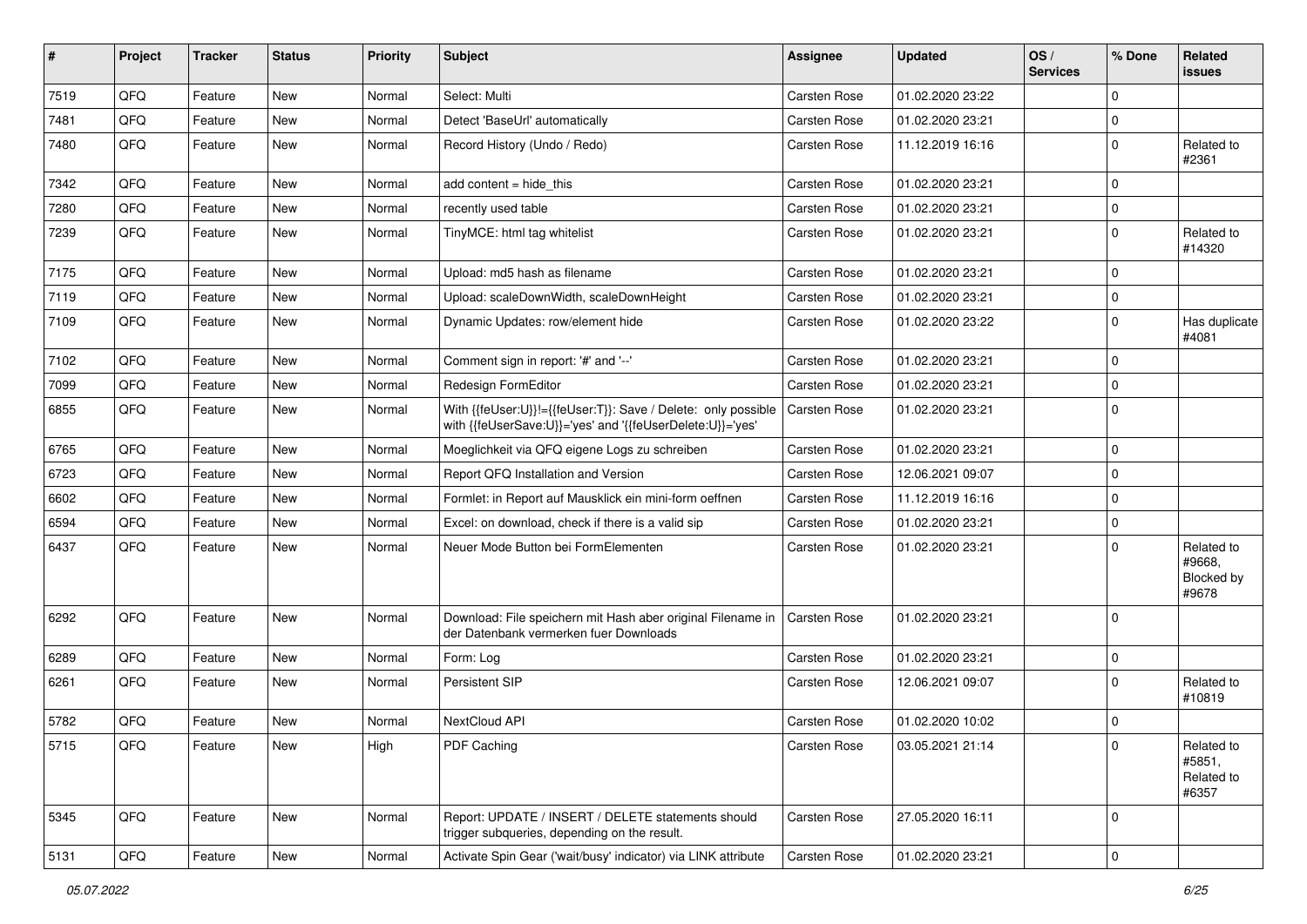| #     | Project | <b>Tracker</b> | <b>Status</b> | <b>Priority</b> | <b>Subject</b>                                                                                         | <b>Assignee</b>     | <b>Updated</b>   | OS/<br><b>Services</b> | % Done         | Related<br><b>issues</b>                     |
|-------|---------|----------------|---------------|-----------------|--------------------------------------------------------------------------------------------------------|---------------------|------------------|------------------------|----------------|----------------------------------------------|
| 4413  | QFQ     | Feature        | <b>New</b>    | Normal          | fieldset: show/hidden, modeSql, dynamicUpdate                                                          | Carsten Rose        | 09.02.2022 15:19 |                        | 0              |                                              |
| 4250  | QFQ     | Feature        | <b>New</b>    | Normal          | AutoCron in QFQ via PHP                                                                                | Carsten Rose        | 01.02.2020 23:21 |                        | 0              | Related to<br>#3292.<br>Related to<br>#3291  |
| 4082  | QFQ     | Feature        | <b>New</b>    | Normal          | Dynamic Update: modeSql - useful default                                                               | <b>Carsten Rose</b> | 01.02.2020 23:22 |                        | $\Omega$       |                                              |
| 4050  | QFQ     | Feature        | <b>New</b>    | Normal          | sql.log: 1) FormElement ID which causes a specific action,<br>2) Result in the same row.               | Carsten Rose        | 15.04.2020 11:35 |                        | $\Omega$       | Related to<br>#5458                          |
| 4023  | QFQ     | Feature        | <b>New</b>    | Normal          | prepared statements - FE action: salveld, sqlInsert,<br>sqlUpdate, sqlDelete, sqlBefore, sqlAfter      | Carsten Rose        | 11.12.2019 16:15 |                        | $\Omega$       |                                              |
| 4018  | QFQ     | Feature        | <b>New</b>    | Normal          | typeahead: long query parameter / answer triggers 'Attack<br>detected' and purges current SIP storage. | Carsten Rose        | 29.06.2022 22:46 |                        | 0              | Related to<br>#9077                          |
| 3864  | QFQ     | Feature        | <b>New</b>    | Normal          | Encrypt / decrypt field                                                                                | Enis Nuredini       | 30.06.2022 16:29 |                        | $\Omega$       |                                              |
| 3727  | QFQ     | Feature        | <b>New</b>    | High            | Security: Session Hijacking erschweren                                                                 | Carsten Rose        | 03.05.2021 21:14 |                        | $\Omega$       |                                              |
| 3504  | QFQ     | Feature        | <b>New</b>    | Normal          | Logging: welche Action FEs werden wann wie ausgefuehrt                                                 | Carsten Rose        | 01.02.2020 23:21 |                        | $\Omega$       | Related to<br>#5458.<br>Related to<br>#4092  |
| 3432  | QFQ     | Feature        | New           | Normal          | subrecord: dynamicUpdate                                                                               | Carsten Rose        | 11.06.2020 21:10 |                        | $\Omega$       | Related to<br>#5691                          |
| 2361  | QFQ     | Feature        | <b>New</b>    | Normal          | Logging wer/wann/wo welches Formular aufgerufen hat                                                    | Carsten Rose        | 11.12.2019 16:15 |                        | $\Omega$       | Related to<br>#4432,<br>Related to<br>#7480  |
| 14377 | QFQ     | Bug            | <b>New</b>    | Normal          | Documentation > General Tips: white page after migration                                               | Enis Nuredini       | 19.06.2022 16:37 |                        | $\Omega$       |                                              |
| 14322 | QFQ     | Bug            | <b>New</b>    | Normal          | Form Load: by default no scroll (save & close should be<br>visible)                                    | Enis Nuredini       | 15.06.2022 14:12 |                        | $\Omega$       | Related to<br>#14321,<br>Related to<br>#6232 |
| 14305 | QFQ     | Bug            | <b>New</b>    | Normal          | Inline Report editing does not create history entries                                                  | Carsten Rose        | 10.06.2022 11:55 |                        | 0              |                                              |
| 14304 | QFQ     | <b>Bug</b>     | New           | Normal          | table sorter view safer does not work                                                                  | Carsten Rose        | 10.06.2022 11:49 |                        | $\Omega$       |                                              |
| 14233 | QFQ     | <b>Bug</b>     | New           | Normal          | AS _link: question - HTML is not rendered                                                              | Carsten Rose        | 28.05.2022 11:02 |                        | $\Omega$       |                                              |
| 14091 | QFQ     | <b>Bug</b>     | <b>New</b>    | Normal          | inconsistent template path for twig                                                                    | <b>Carsten Rose</b> | 19.04.2022 18:36 |                        | $\overline{0}$ |                                              |
| 14077 | QFQ     | <b>Bug</b>     | New           | Normal          | As _link: Attribute 'class' missing by r:1 and r:3 - but should<br>set                                 | <b>Carsten Rose</b> | 28.05.2022 11:02 |                        | $\Omega$       | Related to<br>#5342.<br>Related to<br>#4343  |
| 13716 | QFQ     | <b>Bug</b>     | <b>New</b>    | High            | Firefox ask to store username/password                                                                 | Enis Nuredini       | 30.05.2022 09:31 |                        | 0              | Related to<br>#13827                         |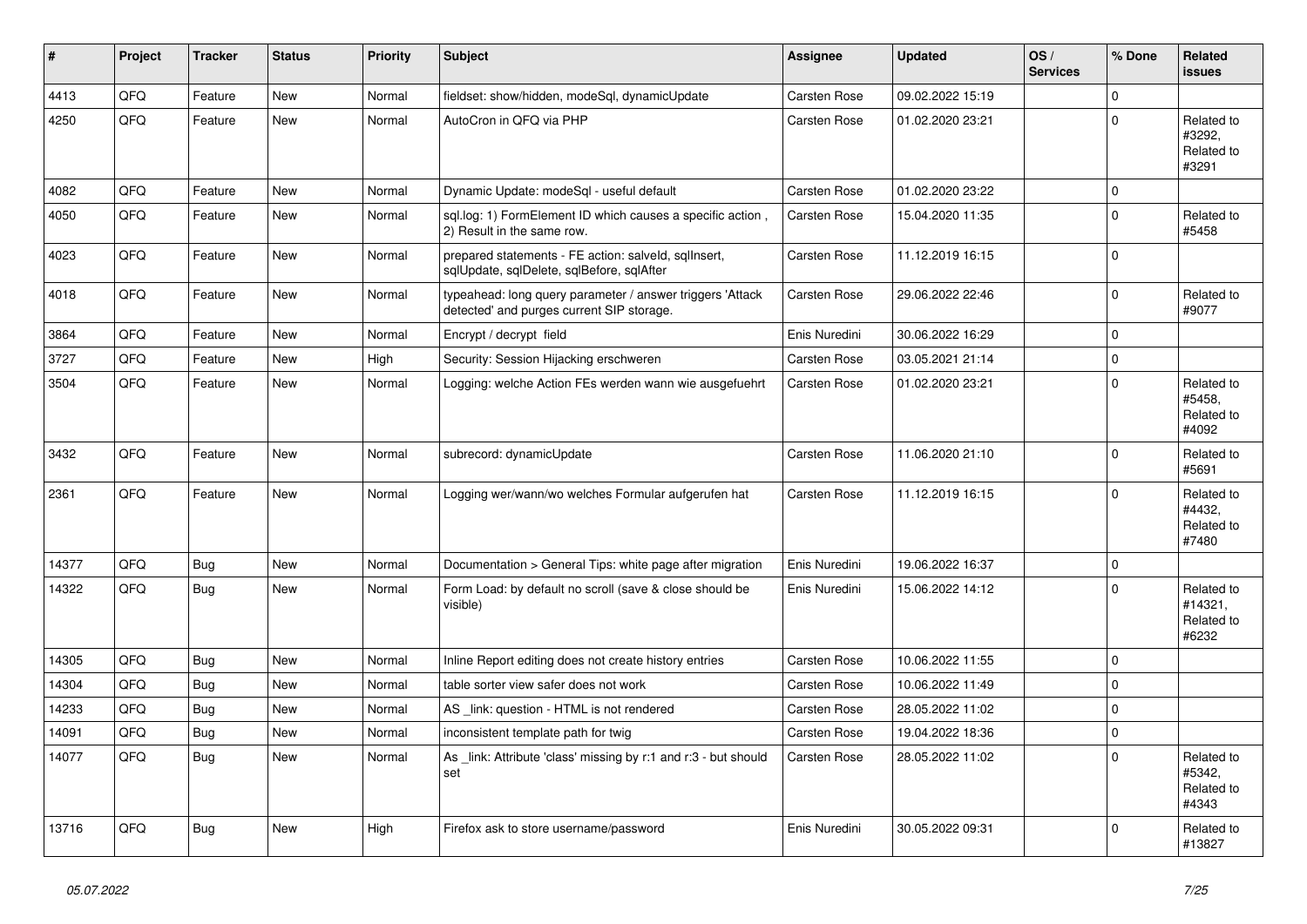| #     | <b>Project</b> | <b>Tracker</b> | <b>Status</b> | <b>Priority</b> | <b>Subject</b>                                                                                                                                      | Assignee            | <b>Updated</b>   | OS/<br><b>Services</b> | % Done      | Related<br><b>issues</b> |
|-------|----------------|----------------|---------------|-----------------|-----------------------------------------------------------------------------------------------------------------------------------------------------|---------------------|------------------|------------------------|-------------|--------------------------|
| 13706 | QFQ            | <b>Bug</b>     | <b>New</b>    | Normal          | Wrong CheckType in FieldElement LastStatus of Form Cron                                                                                             | Carsten Rose        | 21.01.2022 18:20 |                        | $\Omega$    |                          |
| 13659 | QFQ            | Bug            | New           | Normal          | wrong sanitize class applied to R-store                                                                                                             | <b>Carsten Rose</b> | 15.01.2022 14:23 |                        | $\mathbf 0$ |                          |
| 13647 | QFQ            | Bug            | <b>New</b>    | Normal          | Autofocus funktioniert nicht auf Chrome                                                                                                             | Benjamin Baer       | 19.03.2022 17:44 |                        | $\mathbf 0$ |                          |
| 13592 | QFQ            | <b>Bug</b>     | New           | Normal          | QFQ Build Queue: das vergeben von Tags klappt nicht. Es<br>werden keine Releases gebaut.                                                            | Carsten Rose        | 19.03.2022 17:45 |                        | $\mathbf 0$ |                          |
| 13528 | QFQ            | <b>Bug</b>     | <b>New</b>    | Normal          | qfq.io > releases: es wird kein neues Release angelegt                                                                                              | Benjamin Baer       | 19.03.2022 17:46 |                        | $\Omega$    |                          |
| 13460 | QFQ            | <b>Bug</b>     | New           | Normal          | Doc: Password set/reset  password should not processed<br>with 'html encode'                                                                        | <b>Carsten Rose</b> | 19.03.2022 17:46 |                        | $\Omega$    |                          |
| 13451 | QFQ            | Bug            | <b>New</b>    | Normal          | Character Counter / Max Character: Problem in Safari                                                                                                | Carsten Rose        | 15.04.2022 17:18 |                        | $\Omega$    |                          |
| 13332 | QFQ            | Bug            | <b>New</b>    | Normal          | Multi Form: Required Felder werden visuell nicht markiert.                                                                                          | Carsten Rose        | 19.03.2022 17:47 |                        | $\Omega$    |                          |
| 13331 | QFQ            | Bug            | <b>New</b>    | Normal          | Multi Form: Clear Icon misplaced                                                                                                                    | Carsten Rose        | 19.03.2022 17:47 |                        | $\mathbf 0$ |                          |
| 12989 | QFQ            | <b>Bug</b>     | <b>New</b>    | Normal          | empty string does not trigger dynamic update                                                                                                        | Enis Nuredini       | 28.05.2022 11:09 |                        | $\Omega$    |                          |
| 12974 | QFQ            | <b>Bug</b>     | <b>New</b>    | High            | Sanitize Queries in Action-Elements                                                                                                                 | Carsten Rose        | 07.12.2021 17:19 |                        | $\mathbf 0$ |                          |
| 12716 | QFQ            | Bug            | <b>New</b>    | Normal          | template group: Pattern only applied to first instance                                                                                              | Carsten Rose        | 19.03.2022 17:47 |                        | $\mathbf 0$ |                          |
| 12714 | QFQ            | <b>Bug</b>     | <b>New</b>    | Normal          | Conversion of GIF to PDF broken when GIF contains Alpha.                                                                                            | Carsten Rose        | 19.03.2022 17:49 |                        | $\Omega$    |                          |
| 12702 | QFQ            | Bug            | <b>New</b>    | High            | templateGroup: broken in multiDb Setup                                                                                                              | <b>Carsten Rose</b> | 14.12.2021 16:02 |                        | $\mathbf 0$ |                          |
| 12670 | QFQ            | Bug            | New           | High            | Dropdown-Menu classes können nicht mehr angegeben<br>werden                                                                                         | Carsten Rose        | 07.12.2021 17:19 |                        | $\mathbf 0$ |                          |
| 12581 | QFQ            | <b>Bug</b>     | <b>New</b>    | Normal          | Form.forward=close: Record 'new' in new browser tab ><br>save (& close) >> Form is not reloaded with new created<br>record id and stays in mode=new | <b>Carsten Rose</b> | 19.03.2022 17:48 |                        | $\Omega$    |                          |
| 12545 | QFQ            | Bug            | <b>New</b>    | Urgent          | sql.log not created / updated                                                                                                                       | Carsten Rose        | 14.12.2021 16:02 |                        | $\mathbf 0$ |                          |
| 12520 | QFQ            | Bug            | <b>New</b>    | Normal          | Switch FE User: still active even FE User session expired                                                                                           | Carsten Rose        | 19.03.2022 17:48 |                        | $\Omega$    |                          |
| 12513 | QFQ            | <b>Bug</b>     | <b>New</b>    | High            | Implement server side check of maxlength                                                                                                            | Carsten Rose        | 07.12.2021 17:19 |                        | $\mathbf 0$ |                          |
| 12512 | QFQ            | Bug            | New           | Normal          | Some MySQL Installation can't use 'stored procedures'                                                                                               | <b>Carsten Rose</b> | 19.03.2022 17:48 |                        | $\mathbf 0$ |                          |
| 12468 | QFQ            | Bug            | <b>New</b>    | Urgent          | Form: update Form.title after save                                                                                                                  | Carsten Rose        | 03.05.2021 21:12 |                        | $\mathbf 0$ |                          |
| 12327 | QFQ            | <b>Bug</b>     | <b>New</b>    | Normal          | Copy to clipboard: Glyphicon can not be changed                                                                                                     | Carsten Rose        | 27.12.2021 17:59 |                        | $\Omega$    |                          |
| 12187 | QFQ            | Bug            | <b>New</b>    | Normal          | Trigger FormAsFile() via Report: probably problem with multi<br>DB setup                                                                            | <b>Carsten Rose</b> | 20.03.2021 21:20 |                        | $\mathbf 0$ |                          |
| 12133 | QFQ            | Bug            | <b>New</b>    | Normal          | NPM, phpSpreadSheet aktualisieren                                                                                                                   | <b>Carsten Rose</b> | 15.03.2021 09:04 |                        | $\mathbf 0$ |                          |
| 12066 | QFQ            | <b>Bug</b>     | <b>New</b>    | High            | enterAsSubmit: Forward wird nicht ausgeführt                                                                                                        | Enis Nuredini       | 29.05.2022 09:23 |                        | $\mathbf 0$ |                          |
| 12045 | QFQ            | Bug            | New           | Normal          | templateGroup afterSave FE: Aufruf ohne<br>sglHonorFormElements funktioniert nicht                                                                  | <b>Carsten Rose</b> | 18.02.2021 16:33 |                        | $\mathbf 0$ |                          |
| 12040 | QFQ            | Bug            | New           | Normal          | FE Mode 'hidden' für zwei FEs auf einer Zeile                                                                                                       | Carsten Rose        | 18.02.2021 10:13 |                        | 0           |                          |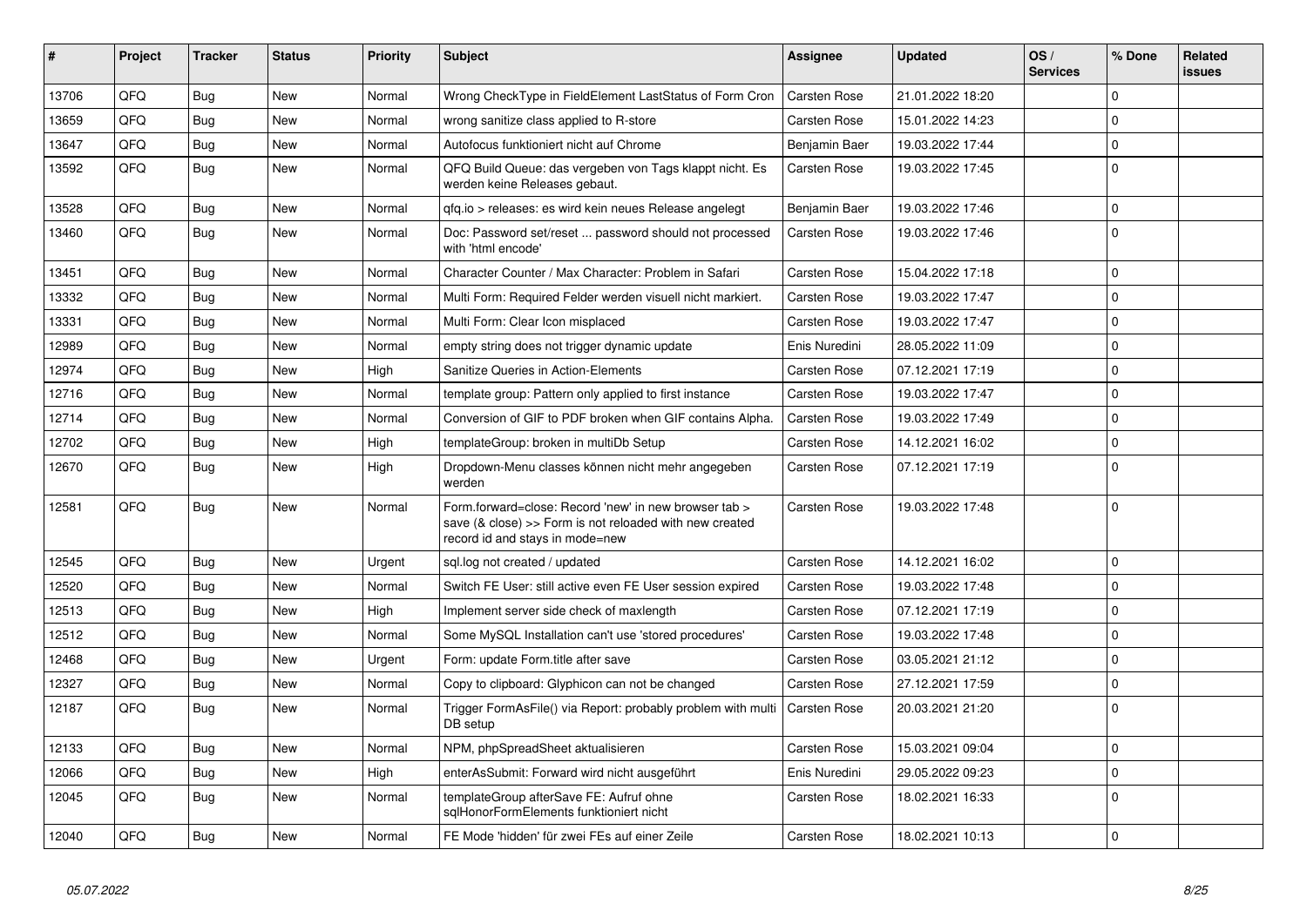| #     | Project | <b>Tracker</b> | <b>Status</b> | <b>Priority</b> | <b>Subject</b>                                                                      | Assignee      | <b>Updated</b>   | OS/<br><b>Services</b> | % Done      | Related<br><b>issues</b>                                             |
|-------|---------|----------------|---------------|-----------------|-------------------------------------------------------------------------------------|---------------|------------------|------------------------|-------------|----------------------------------------------------------------------|
| 11752 | QFQ     | <b>Bug</b>     | New           | Normal          | checkbox renders multiple input elements with same name                             | Carsten Rose  | 17.12.2020 14:58 |                        | $\Omega$    | Related to<br>#11750                                                 |
| 11715 | QFQ     | Bug            | <b>New</b>    | Normal          | acceptZeroAsRequired and requiredOffButMark do not<br>coincide                      |               | 08.12.2020 12:13 |                        | $\mathbf 0$ |                                                                      |
| 11695 | QFQ     | <b>Bug</b>     | <b>New</b>    | Normal          | MultiForm required FE Error                                                         | Carsten Rose  | 04.12.2020 13:34 |                        | $\mathbf 0$ |                                                                      |
| 11668 | QFQ     | <b>Bug</b>     | New           | Normal          | Play function.sgl - problem with mysgl                                              | Carsten Rose  | 03.05.2021 20:48 |                        | $\Omega$    |                                                                      |
| 11667 | QFQ     | Bug            | <b>New</b>    | Normal          | MySQL mariadb-server-10.3: Incorrect datetime value                                 | Carsten Rose  | 03.05.2021 20:48 |                        | $\mathbf 0$ |                                                                      |
| 11522 | QFQ     | <b>Bug</b>     | New           | Normal          | Aus/Einblenden von Reitern                                                          |               | 13.11.2020 14:58 |                        | $\Omega$    |                                                                      |
| 11239 | QFQ     | <b>Bug</b>     | <b>New</b>    | Normal          | Radiobutton (plain): horizontales Rendern abhängig vom<br>Datentyp in der Datenbank | Carsten Rose  | 30.09.2020 18:37 |                        | $\mathbf 0$ |                                                                      |
| 11237 | QFQ     | Bug            | <b>New</b>    | High            | Radiobutton / parameter.buttonClass= btn-default - kein dirty<br>Trigger            | Benjamin Baer | 03.05.2021 21:12 |                        | $\mathbf 0$ | Related to<br>#10766                                                 |
| 11195 | QFQ     | <b>Bug</b>     | New           | Low             | Dynamic Update: Note not updated if new text is empty<br>(v20.4)                    |               | 25.09.2020 11:14 |                        | $\Omega$    |                                                                      |
| 11057 | QFQ     | Bug            | <b>New</b>    | High            | Checkboxes ohne span.checkmark im Report werden<br>ausgeblendet                     | Benjamin Baer | 03.05.2021 21:12 |                        | $\Omega$    | Related to<br>#11039                                                 |
| 10937 | QFQ     | <b>Bug</b>     | <b>New</b>    | Normal          | Fehler mit abhängigen Select- Feldern beim Positionieren                            | Carsten Rose  | 12.11.2020 23:45 |                        | $\Omega$    |                                                                      |
| 10890 | QFQ     | <b>Bug</b>     | <b>New</b>    | Normal          | AutoCron hangs                                                                      |               | 20.07.2020 13:56 |                        | 0           |                                                                      |
| 10766 | QFQ     | <b>Bug</b>     | New           | High            | Radiobutton / parameter.buttonClass=btn-default: dynamic<br>update                  |               | 03.05.2021 21:12 |                        | $\Omega$    | Related to<br>#11237                                                 |
| 10759 | QFQ     | Bug            | <b>New</b>    | Normal          | emptyMeansNull - Feld falsch aktualisiert                                           |               | 12.11.2020 23:45 |                        | 0           |                                                                      |
| 10704 | QFQ     | <b>Bug</b>     | New           | Normal          | wkhtml problem rendering fullCalendar.js / fabric.js >><br>successor: puppeteer     | Carsten Rose  | 12.11.2020 23:45 |                        | $\Omega$    | Related to<br>#5024,<br>Related to<br>#4650,<br>Related to<br>#10715 |
| 10658 | QFQ     | Bug            | <b>New</b>    | Normal          | processReadOnly broken                                                              | Carsten Rose  | 27.05.2020 17:55 |                        | $\mathbf 0$ |                                                                      |
| 10640 | QFQ     | Bug            | <b>New</b>    | High            | TypeAhead Tag: FE editierbar trotz readOnly                                         | Carsten Rose  | 03.05.2021 21:12 |                        | $\Omega$    | Related to<br>#7795                                                  |
| 10588 | QFQ     | <b>Bug</b>     | New           | Normal          | typeahed Tag: Doku anpassen                                                         | Carsten Rose  | 12.11.2020 23:45 |                        | $\mathbf 0$ |                                                                      |
| 10508 | QFQ     | Bug            | New           | High            | Multi Form broken on Multi DB Instance                                              | Carsten Rose  | 03.05.2021 21:12 |                        | $\mathbf 0$ |                                                                      |
| 10506 | QFQ     | <b>Bug</b>     | New           | High            | Template Group broken on MultiDB instance                                           | Carsten Rose  | 03.05.2021 21:12 |                        | $\mathbf 0$ | Related to<br>#10505                                                 |
| 10324 | QFQ     | Bug            | New           | Normal          | Excel Export mit Template funktioniert nur, wenn Template<br>vor uid kommt          |               | 30.03.2020 11:20 |                        | $\mathbf 0$ | Related to<br>#10257                                                 |
| 10322 | QFQ     | Bug            | New           | Normal          | FormElement / Radio: missing column 'enum' >> FE not<br>reported                    | Carsten Rose  | 07.05.2020 09:37 |                        | $\mathbf 0$ |                                                                      |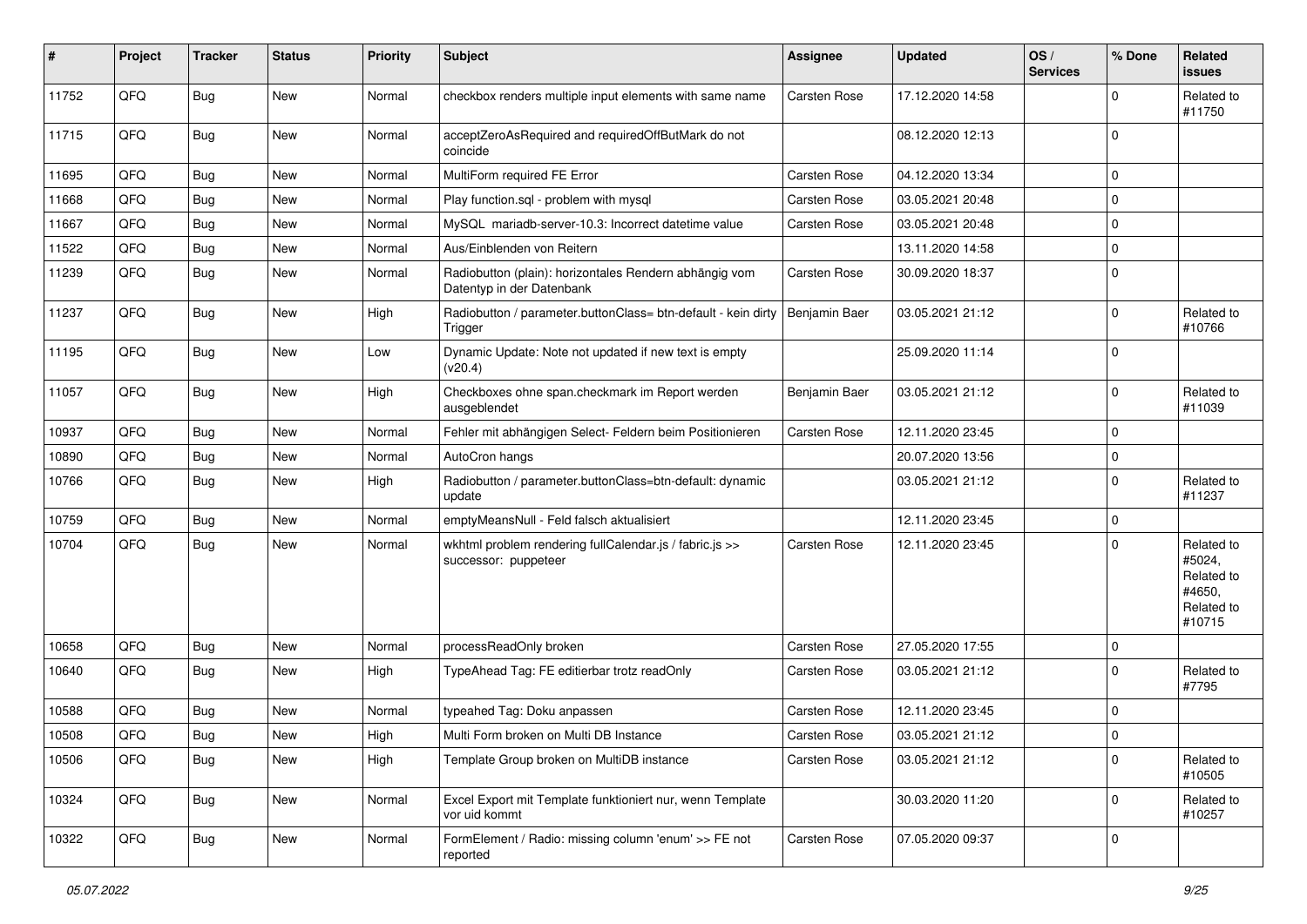| $\sharp$ | Project | <b>Tracker</b> | <b>Status</b> | <b>Priority</b> | Subject                                                                      | <b>Assignee</b> | <b>Updated</b>   | OS/<br><b>Services</b> | % Done      | Related<br><b>issues</b>                     |
|----------|---------|----------------|---------------|-----------------|------------------------------------------------------------------------------|-----------------|------------------|------------------------|-------------|----------------------------------------------|
| 10082    | QFQ     | Bug            | New           | Normal          | FE.type=SELECT - 'sanatize' Class                                            | Carsten Rose    | 07.05.2020 09:36 |                        | $\Omega$    | Related to<br>#10081                         |
| 10081    | QFQ     | <b>Bug</b>     | New           | High            | Stale record lock after 'forbidden' character                                | Carsten Rose    | 03.05.2021 21:12 |                        | $\Omega$    | Related to<br>#10082,<br>Related to<br>#9789 |
| 9855     | QFQ     | <b>Bug</b>     | <b>New</b>    | Normal          | <b>Required Check</b>                                                        |                 | 01.02.2020 15:56 |                        | 0           |                                              |
| 9783     | QFQ     | <b>Bug</b>     | <b>New</b>    | Normal          | Email with special characters                                                | Carsten Rose    | 01.02.2020 23:22 |                        | $\Omega$    |                                              |
| 9773     | QFQ     | <b>Bug</b>     | New           | Normal          | form.parameter.formModeGlobal=requiredOff                                    | Carsten Rose    | 01.02.2020 15:56 |                        | $\Omega$    |                                              |
| 9533     | QFQ     | <b>Bug</b>     | New           | Normal          | FE.type=upload: Check in 'beforeSave' if upload is given                     | Carsten Rose    | 01.02.2020 23:22 |                        | $\mathbf 0$ | Related to<br>#11523                         |
| 9531     | QFQ     | <b>Bug</b>     | New           | High            | FE File: Dynamic Update / modeSql / required detected even<br>it not set     | Carsten Rose    | 11.06.2021 20:32 |                        | $\Omega$    | Related to<br>#12398                         |
| 9347     | QFQ     | Bug            | New           | High            | FE.type=upload with dynamic show/hidden: required not<br>detected            | Carsten Rose    | 12.06.2021 10:40 |                        | $\Omega$    | Related to<br>#5305,<br>Related to<br>#12398 |
| 9317     | QFQ     | <b>Bug</b>     | New           | Normal          | FE.type=note: with dynamic show/hidden an empty label<br>causes trouble      | Carsten Rose    | 01.02.2020 23:22 |                        | $\Omega$    |                                              |
| 9177     | QFQ     | <b>Bug</b>     | <b>New</b>    | Normal          | Bug? QFQ tries to save an action FE, which has real<br>existing column name  | Carsten Rose    | 01.02.2020 23:22 |                        | $\mathbf 0$ |                                              |
| 9127     | QFQ     | <b>Bug</b>     | <b>New</b>    | Normal          | Error Message: change 'roll over' color - text not readable                  | Carsten Rose    | 01.02.2020 23:22 |                        | $\mathbf 0$ |                                              |
| 9077     | QFQ     | <b>Bug</b>     | New           | Normal          | typeAheadSql: report broken SQL                                              | Carsten Rose    | 29.06.2022 22:35 |                        | $\Omega$    | Related to<br>#4018                          |
| 9013     | QFQ     | <b>Bug</b>     | New           | Normal          | Error in Twig template not handled                                           | Carsten Rose    | 20.10.2021 13:43 |                        | $\Omega$    |                                              |
| 8891     | QFQ     | <b>Bug</b>     | <b>New</b>    | High            | formSubmitLog: do not log passwords                                          | Enis Nuredini   | 25.03.2022 09:06 |                        | $\Omega$    |                                              |
| 8668     | QFQ     | <b>Bug</b>     | New           | High            | Pill disabled: dyamic mode 'hidden' not respected - FE is still<br>required  | Carsten Rose    | 03.05.2021 21:14 |                        | $\Omega$    |                                              |
| 8431     | QFQ     | <b>Bug</b>     | New           | High            | autocron.php with wrong path                                                 | Carsten Rose    | 03.05.2021 21:14 |                        | 0           |                                              |
| 8083     | QFQ     | <b>Bug</b>     | New           | High            | FormEditor: primary table list does not respect<br>'indexDb={{indexData:Y}}' | Carsten Rose    | 03.05.2021 21:14 |                        | $\mathbf 0$ | Has duplicate<br>#6678                       |
| 8049     | QFQ     | <b>Bug</b>     | New           | Normal          | FE.type=note, column 'value': text moves some pixel to top<br>atter save     | Carsten Rose    | 01.02.2020 23:22 |                        | $\mathbf 0$ |                                              |
| 7899     | QFQ     | <b>Bug</b>     | New           | High            | Fe.type=password / retype / required: always complain<br>about missing value | Carsten Rose    | 03.05.2021 21:14 |                        | 0           |                                              |
| 7890     | QFQ     | <b>Bug</b>     | New           | Normal          | FormElement 'required': extraButtonInfo not aligned                          | Carsten Rose    | 11.06.2021 21:17 |                        | 0           | Related to<br>#11517                         |
| 7795     | QFQ     | Bug            | New           | Normal          | Readonly Form: Typeahead-Felder                                              | Carsten Rose    | 01.02.2020 23:22 |                        | 0           | Related to<br>#10640                         |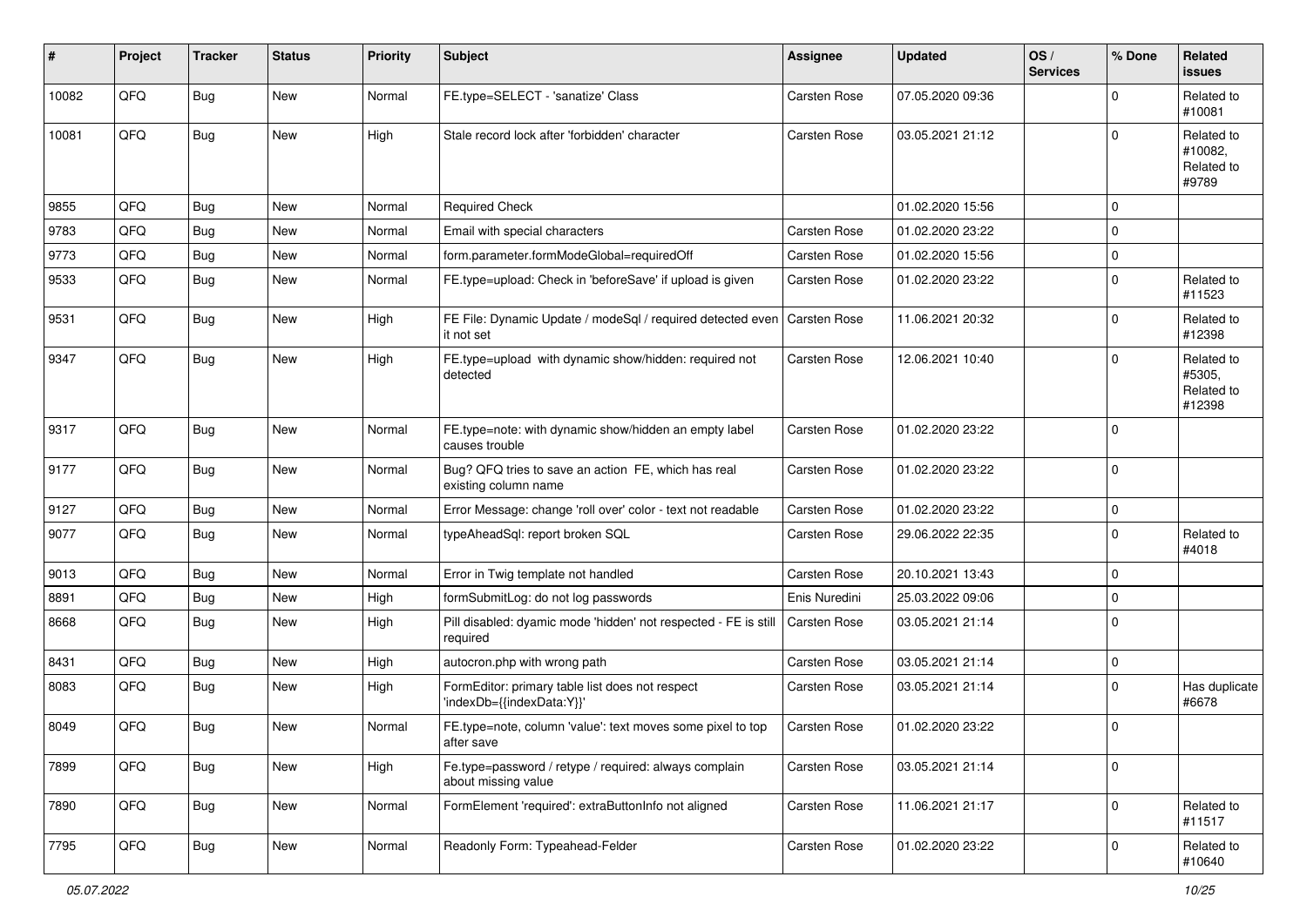| #    | Project | <b>Tracker</b> | <b>Status</b> | <b>Priority</b> | <b>Subject</b>                                                                                                   | Assignee     | <b>Updated</b>   | OS/<br><b>Services</b> | % Done      | Related<br><b>issues</b>                    |
|------|---------|----------------|---------------|-----------------|------------------------------------------------------------------------------------------------------------------|--------------|------------------|------------------------|-------------|---------------------------------------------|
| 7685 | QFQ     | <b>Bug</b>     | <b>New</b>    | Normal          | Open FormElement from QFQ error message and save<br>modified record: error about missing {{formId:F}}            | Carsten Rose | 01.02.2020 23:22 |                        | $\Omega$    |                                             |
| 7650 | QFQ     | <b>Bug</b>     | <b>New</b>    | High            | Optional do not show 'required' sign on FormElement                                                              | Carsten Rose | 03.05.2021 21:14 |                        | $\mathbf 0$ |                                             |
| 7574 | QFQ     | <b>Bug</b>     | <b>New</b>    | Normal          | Substitute error: form element not reported / dont parse<br>Form.note                                            | Carsten Rose | 01.02.2020 23:21 |                        | $\mathbf 0$ |                                             |
| 7547 | QFQ     | <b>Bug</b>     | <b>New</b>    | Normal          | Error Message in afterSave: wrong parameter column<br>reported                                                   | Carsten Rose | 01.02.2020 23:22 |                        | $\mathbf 0$ |                                             |
| 7524 | QFQ     | <b>Bug</b>     | New           | Normal          | QFQ throws a 'General Error' if 'fileadmin/protected/log/' is<br>not writeable                                   | Carsten Rose | 01.02.2020 23:22 |                        | $\mathbf 0$ |                                             |
| 7513 | QFQ     | Bug            | <b>New</b>    | Normal          | Radios not correct aligned                                                                                       | Carsten Rose | 01.02.2020 23:22 |                        | $\mathbf 0$ |                                             |
| 7512 | QFQ     | <b>Bug</b>     | <b>New</b>    | Normal          | FE: inputType=number >> 'pattern' is not respected                                                               | Carsten Rose | 01.02.2020 23:22 |                        | $\mathbf 0$ |                                             |
| 7261 | QFQ     | <b>Bug</b>     | <b>New</b>    | Normal          | Report pathFilename for user without path, only the filename                                                     | Carsten Rose | 01.02.2020 23:21 |                        | $\pmb{0}$   |                                             |
| 7219 | QFQ     | <b>Bug</b>     | New           | Normal          | typeSheadSql / typeAheadSqlPrefetch: change to curly<br>braces                                                   | Carsten Rose | 01.02.2020 23:21 |                        | $\Omega$    |                                             |
| 7014 | QFQ     | <b>Bug</b>     | New           | Normal          | Sending invalid emails succeeds when<br>debug.redirectAllMailTo is set                                           | Carsten Rose | 01.02.2020 23:21 |                        | $\mathbf 0$ |                                             |
| 7002 | QFQ     | <b>Bug</b>     | <b>New</b>    | Normal          | Dynamic Update: row does not disappear / appear                                                                  | Carsten Rose | 01.02.2020 23:22 |                        | $\mathbf 0$ |                                             |
| 6912 | QFQ     | Bug            | <b>New</b>    | Normal          | error Message Var 'deadline' already set in SIP - in Form<br>with FE.value={{deadline:R:::{{deadlinePeriod:Y}}}} | Carsten Rose | 01.02.2020 23:21 |                        | $\mathbf 0$ |                                             |
| 6677 | QFQ     | <b>Bug</b>     | <b>New</b>    | Normal          | Error message FE Action Element: no/wrong FE reference<br>who cause the problem.                                 | Carsten Rose | 01.02.2020 23:21 |                        | $\Omega$    |                                             |
| 6483 | QFQ     | <b>Bug</b>     | <b>New</b>    | Normal          | R Store funktioniert nicht bei 'Report Notation' im FE                                                           | Carsten Rose | 01.02.2020 23:21 |                        | $\mathbf 0$ |                                             |
| 6462 | QFQ     | <b>Bug</b>     | <b>New</b>    | Normal          | File Upload: Nutzlose Fehlermeldung wenn Datei zu gross                                                          | Carsten Rose | 01.02.2020 23:21 |                        | $\Omega$    | Related to<br>#6139                         |
| 5576 | QFQ     | Bug            | <b>New</b>    | Normal          | Using MySQL 'DROP' requires privilege - wich is not really<br>necessary.                                         | Carsten Rose | 01.02.2020 23:21 |                        | $\Omega$    |                                             |
| 5559 | QFQ     | <b>Bug</b>     | <b>New</b>    | Normal          | FE.type = Upload: 'accept' might contain variables                                                               | Carsten Rose | 11.05.2020 21:23 |                        | $\pmb{0}$   |                                             |
| 5459 | QFQ     | <b>Bug</b>     | <b>New</b>    | High            | Multi DB: spread system tables between 'QFQ' and<br>'Data'-DB                                                    | Carsten Rose | 03.05.2021 21:14 |                        | $\Omega$    | Related to<br>#4720                         |
| 5305 | QFQ     | <b>Bug</b>     | <b>New</b>    | Normal          | Upload FormElement: nicht disabled by readonly Form                                                              | Carsten Rose | 16.06.2021 13:43 |                        | $\Omega$    | Related to<br>#9347,<br>Related to<br>#9834 |
| 5221 | QFQ     | <b>Bug</b>     | <b>New</b>    | High            | Download Dialog: Bleibt stehen in FF wenn Datei<br>automatisch gespeichert wird.                                 | Carsten Rose | 03.05.2021 21:14 |                        | $\Omega$    |                                             |
| 4756 | QFQ     | Bug            | New           | Normal          | Form dirty even nothing changes                                                                                  | Carsten Rose | 11.12.2019 16:16 |                        | $\mathbf 0$ |                                             |
| 3547 | QFQ     | Bug            | New           | Normal          | FE of type 'note' causes writing of empty fields.                                                                | Carsten Rose | 01.02.2020 23:21 |                        | $\mathbf 0$ |                                             |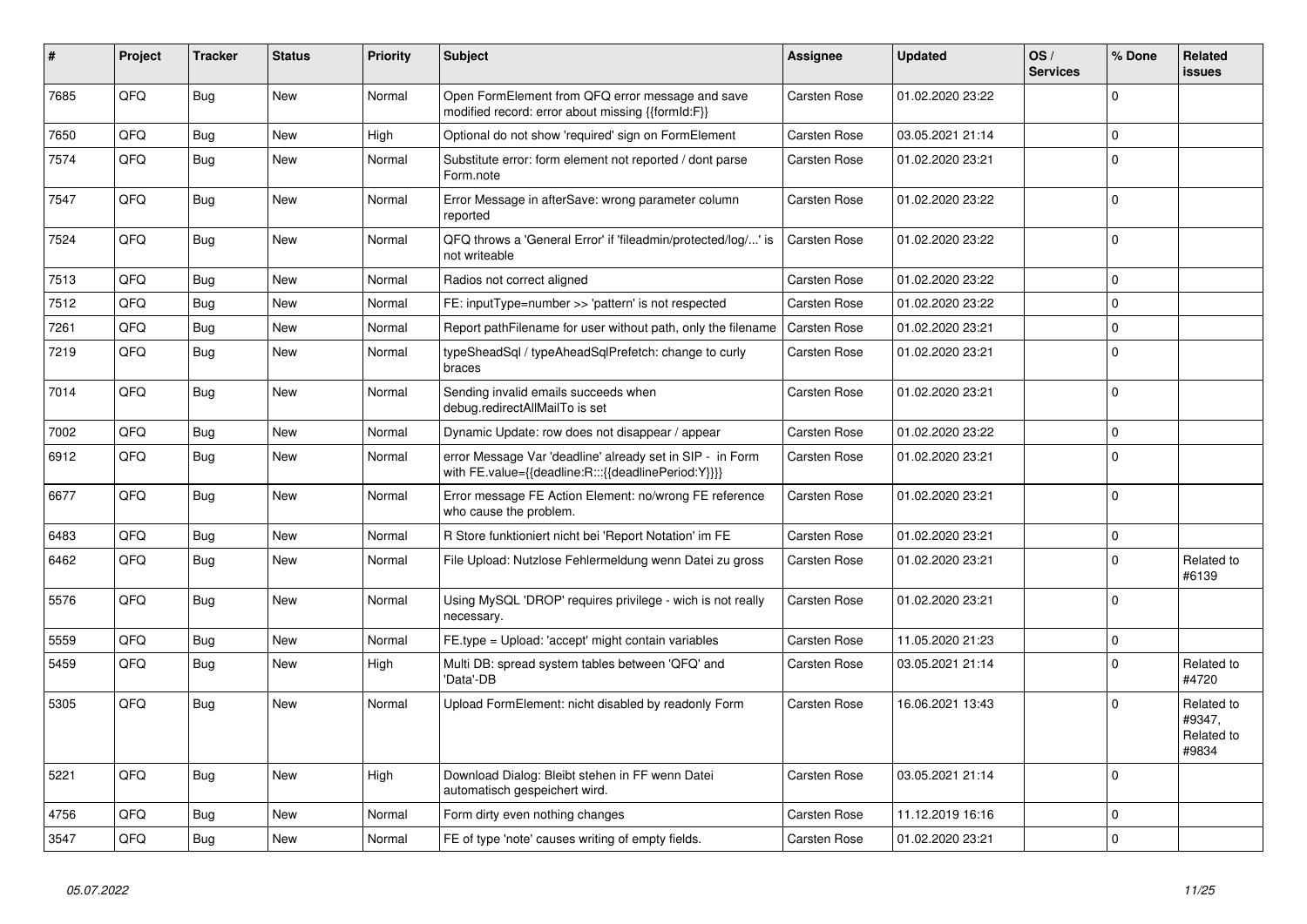| #     | Project | <b>Tracker</b> | <b>Status</b> | <b>Priority</b> | Subject                                                                                            | <b>Assignee</b> | <b>Updated</b>   | OS/<br><b>Services</b> | % Done      | Related<br>issues                                                      |
|-------|---------|----------------|---------------|-----------------|----------------------------------------------------------------------------------------------------|-----------------|------------------|------------------------|-------------|------------------------------------------------------------------------|
| 14464 | QFQ     | Support        | New           | Normal          | Exception: Missing button to edit FormElement with broken<br>sqlValidate / beforeLoad              | Carsten Rose    | 04.07.2022 00:13 |                        | $\Omega$    |                                                                        |
| 14463 | QFQ     | Support        | <b>New</b>    | Normal          | TinyMCE: FormElement.size = <width>,<height></height></width>                                      | Enis Nuredini   | 03.07.2022 17:52 |                        | $\Omega$    | Related to<br>#14455                                                   |
| 14455 | QFQ     | Support        | New           | Normal          | TinyMCE: Activate save button after upload picture over<br>drag&drop                               | Enis Nuredini   | 03.07.2022 17:53 |                        | $\Omega$    | Related to<br>#14463                                                   |
| 14395 | QFQ     | Support        | <b>New</b>    | Normal          | FormEditor: Virtual table columns                                                                  | Enis Nuredini   | 21.06.2022 16:09 |                        | $\mathbf 0$ |                                                                        |
| 6609  | QFQ     | Feature        | New           | Normal          | Formlet: JSON API erweitern                                                                        | Carsten Rose    | 01.02.2020 23:21 |                        | 50          |                                                                        |
| 12632 | QFQ     | Feature        | New           | Normal          | TinyMCE: Prepare CSS classes for images                                                            | Carsten Rose    | 04.06.2021 14:35 |                        | 100         | Blocked by<br>#12186                                                   |
| 10115 | QFQ     | Feature        | <b>New</b>    | Normal          | TypeAhead: static list                                                                             | Carsten Rose    | 26.02.2020 16:42 |                        | 100         |                                                                        |
| 9275  | QFQ     | <b>Bug</b>     | New           | Normal          | autcron: t3 page, which takes to long to respond, is not<br>reported properly                      | Carsten Rose    | 01.02.2020 23:22 |                        | 100         |                                                                        |
| 14371 | QFQ     | Feature        | Priorize      | Normal          | <b>LDAP via REPORT</b>                                                                             | Carsten Rose    | 19.06.2022 16:37 |                        | $\Omega$    |                                                                        |
| 14290 | QFQ     | Feature        | Priorize      | Normal          | FormEditor: Show Table Definition                                                                  | Carsten Rose    | 19.06.2022 16:37 |                        | $\mathbf 0$ |                                                                        |
| 13900 | QFQ     | Feature        | Priorize      | Normal          | Selenium: Check das Cookie/PDF funktioniert                                                        | Enis Nuredini   | 25.03.2022 12:45 |                        | $\Omega$    |                                                                        |
| 12504 | QFQ     | Feature        | Priorize      | Normal          | sql.log: report fe.id                                                                              | Carsten Rose    | 05.05.2021 22:09 |                        | $\Omega$    |                                                                        |
| 12503 | QFQ     | Feature        | Priorize      | Normal          | Detect dangerous UPDATE statement with missing WHERE                                               | Carsten Rose    | 05.05.2021 22:09 |                        | 0           |                                                                        |
| 12452 | QFQ     | Feature        | Priorize      | Normal          | BaseURL: alsways with '/' at the end                                                               | Carsten Rose    | 19.06.2022 13:45 |                        | $\Omega$    | Related to<br>#10782                                                   |
| 11320 | QFQ     | Feature        | Priorize      | Normal          | Typo3 Version 10 support                                                                           | Carsten Rose    | 05.05.2021 22:09 |                        | $\Omega$    |                                                                        |
| 10569 | QFQ     | Feature        | Priorize      | Normal          | link blank more safe                                                                               | Enis Nuredini   | 25.03.2022 12:44 |                        | $\Omega$    |                                                                        |
| 10015 | QFQ     | Feature        | Priorize      | Normal          | Monospace in Textarea                                                                              | Carsten Rose    | 03.02.2020 13:40 |                        | $\Omega$    |                                                                        |
| 10012 | QFQ     | Feature        | Priorize      | Normal          | redirectAllMailTo: {{beEmail:T}}                                                                   | Carsten Rose    | 08.05.2021 09:54 |                        | $\Omega$    | Related to<br>#12412,<br>Related to<br>#12413,<br>Related to<br>#10011 |
| 10011 | QFQ     | Feature        | Priorize      | Normal          | Offer new STORE TYPO3 Variable 'beUser', 'beEmail'                                                 | Carsten Rose    | 08.05.2021 09:51 |                        | $\Omega$    | Related to<br>#10012,<br>Related to<br>#12511                          |
| 10005 | QFQ     | Feature        | Priorize      | Normal          | Report / special column name:  AS _calendar                                                        | Carsten Rose    | 03.06.2020 17:28 |                        | 0           |                                                                        |
| 10003 | QFQ     | Feature        | Priorize      | Normal          | fieldset: stronger visualize group                                                                 | Benjamin Baer   | 12.02.2020 08:13 |                        | 0           |                                                                        |
| 9968  | QFQ     | Feature        | Priorize      | Normal          | Tooltip in Links for Developer                                                                     | Carsten Rose    | 01.02.2020 23:17 |                        | $\mathbf 0$ |                                                                        |
| 9928  | QFQ     | Feature        | Priorize      | Normal          | SpecialColumnName: a) Deprecated: ' AS "_+tag " ', b)<br>New: ' AS "_ <tag1><tag2>"'</tag2></tag1> | Carsten Rose    | 01.02.2020 23:17 |                        | 0           | Related to<br>#9929                                                    |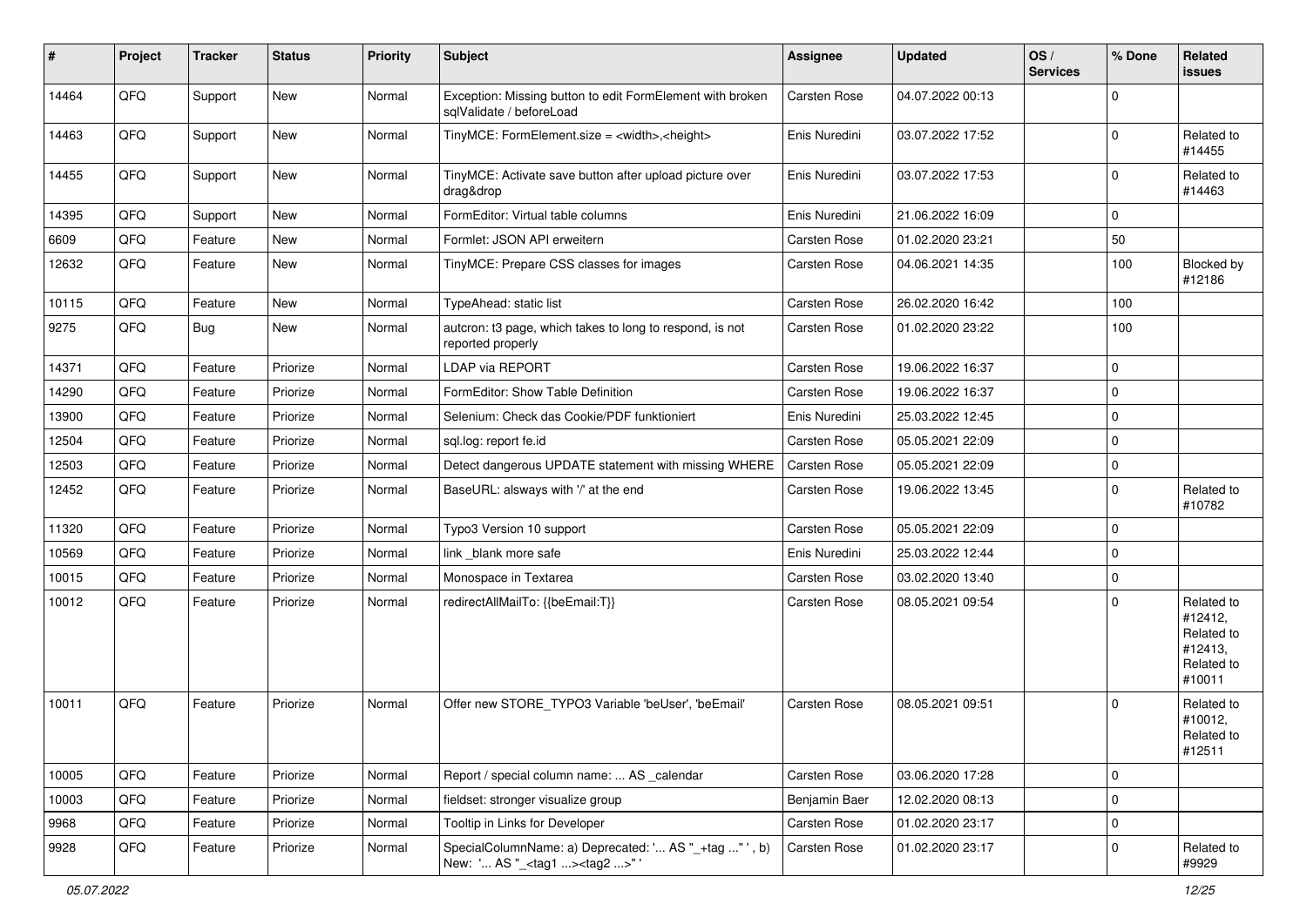| $\pmb{\#}$ | Project | <b>Tracker</b> | <b>Status</b> | <b>Priority</b> | <b>Subject</b>                                                            | <b>Assignee</b> | <b>Updated</b>   | OS/<br><b>Services</b> | % Done      | Related<br><b>issues</b>                        |
|------------|---------|----------------|---------------|-----------------|---------------------------------------------------------------------------|-----------------|------------------|------------------------|-------------|-------------------------------------------------|
| 9900       | QFQ     | Feature        | Priorize      | Normal          | Generic API Call: tt-content record >> JSON                               | Carsten Rose    | 01.02.2020 10:13 |                        | $\mathbf 0$ |                                                 |
| 9668       | QFQ     | Feature        | Priorize      | Normal          | Form.mode: rename 'hidden' to 'hide'                                      | Carsten Rose    | 05.05.2021 22:14 |                        | $\mathbf 0$ | Related to<br>#6437                             |
| 9394       | QFQ     | Feature        | Priorize      | Normal          | REST: allow for non numerical ids in get requests                         | Carsten Rose    | 05.05.2021 22:10 |                        | $\mathbf 0$ |                                                 |
| 9346       | QFQ     | Feature        | Priorize      | Normal          | beforeSave: check if an upload is given                                   | Carsten Rose    | 11.06.2021 21:18 |                        | $\mathbf 0$ |                                                 |
| 9135       | QFQ     | Feature        | Priorize      | Normal          | Progress Bar generic / replace old hourglass download<br>popup            | Benjamin Baer   | 03.01.2022 07:43 |                        | $\Omega$    |                                                 |
| 8963       | QFQ     | Feature        | Priorize      | Normal          | Setting values in a store: flexible way                                   | Carsten Rose    | 05.05.2021 22:10 |                        | $\mathbf 0$ | Related to<br>#8975                             |
| 8585       | QFQ     | Feature        | Priorize      | Normal          | Enhance Error message for 'unknown form'                                  | Carsten Rose    | 01.02.2020 10:13 |                        | 0           |                                                 |
| 8584       | QFQ     | Feature        | Priorize      | Normal          | FE 'Action' - never assign to Container (except Template<br>Group)        | Carsten Rose    | 01.02.2020 10:13 |                        | $\mathbf 0$ |                                                 |
| 8277       | QFQ     | Feature        | Priorize      | Normal          | fe.parameter.default=                                                     | Carsten Rose    | 01.02.2020 23:17 |                        | $\mathbf 0$ | Related to<br>#8113                             |
| 8204       | QFQ     | Feature        | Priorize      | High            | Position 'required mark'                                                  | Carsten Rose    | 16.06.2021 13:44 |                        | $\mathbf 0$ |                                                 |
| 8082       | QFQ     | Feature        | Priorize      | High            | Contact form without saving record                                        | Carsten Rose    | 07.12.2021 15:20 |                        | $\mathbf 0$ | Related to<br>#8587,<br><b>Blocks</b><br>#11850 |
| 8044       | QFQ     | Feature        | Priorize      | Normal          | Transaction: a) Form, b) Report                                           | Carsten Rose    | 05.05.2021 22:14 |                        | $\mathbf 0$ | Related to<br>#8043                             |
| 8034       | QFQ     | Feature        | Priorize      | Normal          | FormElement 'data': 22.22.2222 should not be accepted                     | Carsten Rose    | 01.02.2020 10:13 |                        | $\Omega$    |                                                 |
| 7965       | QFQ     | Feature        | Priorize      | Normal          | Input type 'text' with visual format - currency                           | Benjamin Baer   | 03.01.2022 07:45 |                        | $\Omega$    |                                                 |
| 7730       | QFQ     | Feature        | Priorize      | Normal          | SELECT Box: title in between                                              | Benjamin Baer   | 01.02.2020 23:22 |                        | $\mathbf 0$ |                                                 |
| 7630       | QFQ     | Feature        | Priorize      | Normal          | detailed error message for simple upload                                  | Carsten Rose    | 01.02.2020 10:13 |                        | $\mathbf 0$ |                                                 |
| 7522       | QFQ     | Feature        | Priorize      | Normal          | Inserting default index.html to folder (Avoid Apache<br>Indexing)         | Carsten Rose    | 01.02.2020 10:13 |                        | $\mathbf 0$ |                                                 |
| 7290       | QFQ     | Feature        | Priorize      | Normal          | FormEditor: title as textarea if LEN(title)>60                            | Carsten Rose    | 01.02.2020 10:13 |                        | $\Omega$    | Blocked by<br>#7682                             |
| 7217       | QFQ     | Feature        | Priorize      | Normal          | Download: notice User if `_sip=?` is missing                              | Carsten Rose    | 01.02.2020 10:13 |                        | $\mathbf 0$ |                                                 |
| 6998       | QFQ     | Feature        | Priorize      | Normal          | Form: with debug=on show column information as tooltip of<br>column label | Carsten Rose    | 01.02.2020 10:13 |                        | $\Omega$    |                                                 |
| 6870       | QFQ     | Feature        | Priorize      | Normal          | Click on '_link' triggers an API call                                     | Benjamin Baer   | 03.01.2022 08:25 |                        | $\pmb{0}$   |                                                 |
| 6801       | QFQ     | Feature        | Priorize      | Normal          | Fabric: Maximize / Fulllscreen                                            | Benjamin Baer   | 21.03.2022 09:56 |                        | $\mathbf 0$ |                                                 |
| 6224       | QFQ     | Feature        | Priorize      | Normal          | Dynamic update: fade in/out fields                                        | Benjamin Baer   | 21.03.2022 09:50 |                        | 0           |                                                 |
| 5942       | QFQ     | Feature        | Priorize      | Normal          | 'L' and 'type': append to links, generate via '_link' by using<br>'u:' .  | Carsten Rose    | 01.02.2020 10:13 |                        | $\pmb{0}$   |                                                 |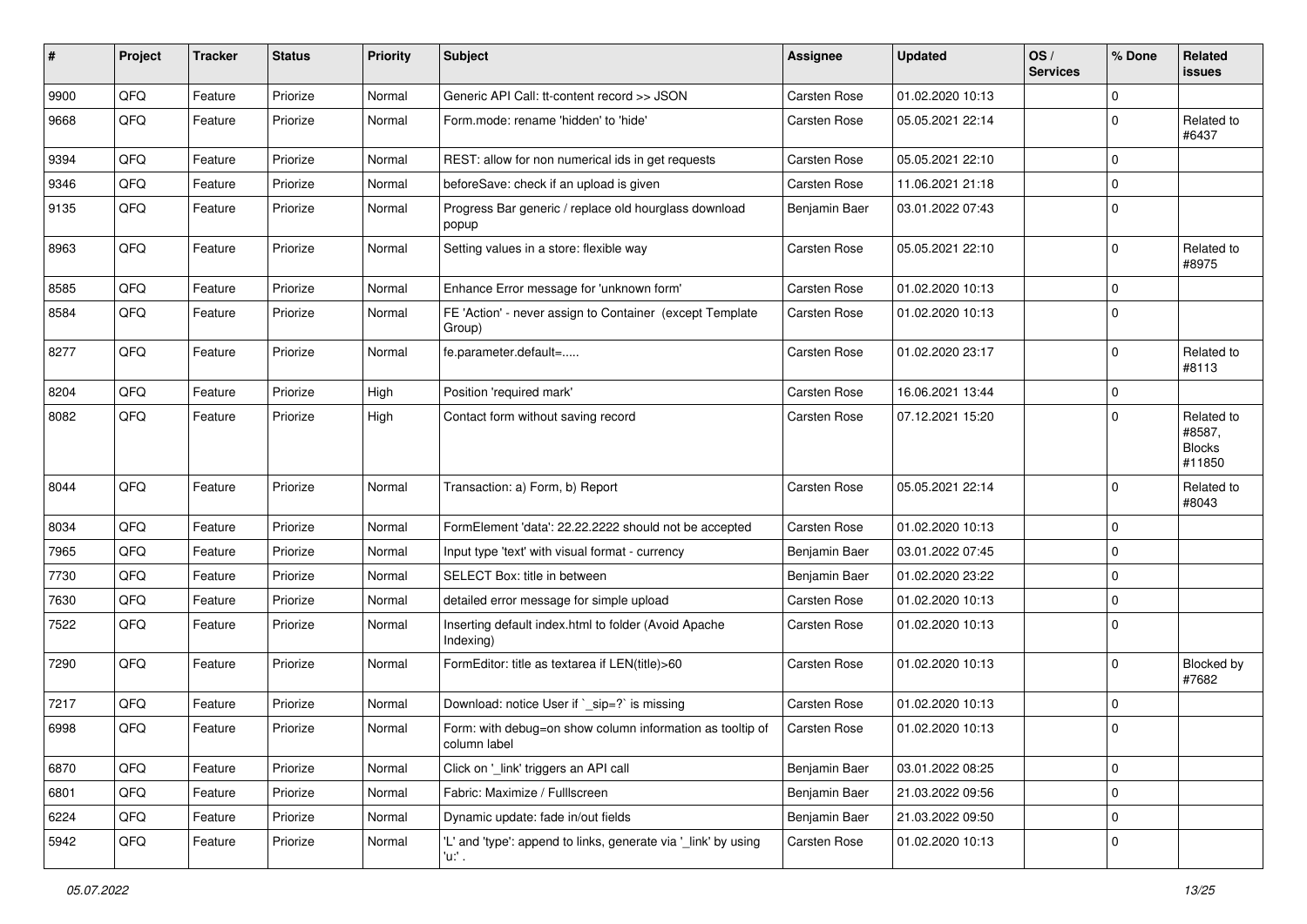| ∦     | Project | <b>Tracker</b> | <b>Status</b> | <b>Priority</b> | <b>Subject</b>                                                                                           | <b>Assignee</b> | <b>Updated</b>   | OS/<br><b>Services</b> | % Done      | Related<br>issues                                                       |
|-------|---------|----------------|---------------|-----------------|----------------------------------------------------------------------------------------------------------|-----------------|------------------|------------------------|-------------|-------------------------------------------------------------------------|
| 5562  | QFQ     | Feature        | Priorize      | Normal          | Drag'n'Drop fuer Uploads                                                                                 | Benjamin Baer   | 21.03.2022 09:52 |                        | 0           | Related to<br>#9706                                                     |
| 5366  | QFQ     | Feature        | Priorize      | Normal          | Saving with keyboard shortcuts                                                                           | Benjamin Baer   | 21.03.2022 09:47 |                        | $\mathbf 0$ |                                                                         |
| 3867  | QFQ     | Feature        | Priorize      | Normal          | Readonly Formular: Template Groups add/delete<br>ausbeldnen                                              | Carsten Rose    | 05.05.2021 22:12 |                        | $\Omega$    |                                                                         |
| 14283 | QFQ     | Bug            | Priorize      | Normal          | HEIC / HEIF convert doesn't trigger                                                                      | Carsten Rose    | 19.06.2022 16:37 |                        | $\Omega$    |                                                                         |
| 13943 | QFQ     | <b>Bug</b>     | Priorize      | Normal          | unable to find formgroup                                                                                 | Enis Nuredini   | 28.05.2022 11:03 |                        | 0           |                                                                         |
| 12325 | QFQ     | Bug            | Priorize      | Normal          | MultiDB form.dblndex not working for report syntax                                                       | Carsten Rose    | 07.09.2021 13:37 |                        | $\Omega$    | Related to<br>#12145,<br>Related to<br>#12314                           |
| 9975  | QFQ     | Bug            | Priorize      | Normal          | Dropdown Menu: 'r:3' broken                                                                              | Carsten Rose    | 01.02.2020 10:13 |                        | $\Omega$    |                                                                         |
| 9958  | QFQ     | Bug            | Priorize      | Normal          | Broken subrecord query: no error message                                                                 | Carsten Rose    | 05.02.2021 15:15 |                        | $\mathbf 0$ |                                                                         |
| 9947  | QFQ     | Bug            | Priorize      | Normal          | Unwanted error message if missing 'typeAheadSqlPrefetch'                                                 | Carsten Rose    | 01.02.2020 10:13 |                        | $\Omega$    |                                                                         |
| 9862  | QFQ     | Bug            | Priorize      | Normal          | Failed writing to sql mail qfq.log should throw an exception                                             | Carsten Rose    | 01.02.2020 10:13 |                        | 0           |                                                                         |
| 9834  | QFQ     | <b>Bug</b>     | Priorize      | Normal          | Input elements with tag 'disabled' are missing on<br>form-submit: server option 'processReadOnly' broken | Carsten Rose    | 07.12.2021 16:43 |                        | $\Omega$    | Related to<br>#9691,<br>Related to<br>#5305, Has<br>duplicate<br>#12331 |
| 9534  | QFQ     | <b>Bug</b>     | Priorize      | Urgent          | FE.type=upload: 'Unknown Mode: ID"                                                                       | Carsten Rose    | 03.05.2021 21:14 |                        | $\Omega$    | Related to<br>#9532                                                     |
| 9173  | QFQ     | <b>Bug</b>     | Priorize      | Urgent          | Stale Record Lock: Firefox                                                                               | Carsten Rose    | 03.05.2021 21:14 |                        | $\mathbf 0$ | Related to<br>#9789                                                     |
| 9121  | QFQ     | Bug            | Priorize      | High            | sip links have r and __dbIndexData set                                                                   | Carsten Rose    | 12.06.2021 10:41 |                        | 0           |                                                                         |
| 8037  | QFQ     | <b>Bug</b>     | Priorize      | Normal          | FE.type=upload (advanced mode): {{slaveld:V}} missing<br>during dynamic update                           | Carsten Rose    | 01.02.2020 10:13 |                        | $\Omega$    |                                                                         |
| 7656  | QFQ     | Bug            | Priorize      | Normal          | FE with required, 'pattern' and 'extraButtonLock': always<br>complain about missing value                | Carsten Rose    | 01.02.2020 10:13 |                        | $\Omega$    |                                                                         |
| 7616  | QFQ     | Bug            | Priorize      | Normal          | Selectlist with Enum & Dynamic Update                                                                    | Carsten Rose    | 01.02.2020 10:13 |                        | $\mathbf 0$ |                                                                         |
| 6574  | QFQ     | <b>Bug</b>     | Priorize      | Normal          | gfg.log: Fehlermeldung wurde angezeigt, aber nicht geloggt                                               | Carsten Rose    | 01.02.2020 10:13 |                        | 0           |                                                                         |
| 6566  | QFO     | <b>Bug</b>     | Priorize      | Normal          | Link Function 'delete': provided parameter missing on page<br>reload                                     | Benjamin Baer   | 03.01.2022 08:08 |                        | 0           |                                                                         |
| 6140  | QFQ     | <b>Bug</b>     | Priorize      | Normal          | QFQ DnD Sort: Locked fields                                                                              | Benjamin Baer   | 21.03.2022 09:56 |                        | 0           |                                                                         |
| 6116  | QFQ     | <b>Bug</b>     | Priorize      | High            | value of checkbox not saved                                                                              | Carsten Rose    | 07.12.2021 17:19 |                        | 0           |                                                                         |
| 4457  | QFQ     | <b>Bug</b>     | Priorize      | Normal          | typeahead: pressing return to select an item, saves the form<br>and closes the form.                     | Benjamin Baer   | 03.01.2022 08:01 |                        | 0           | Related to<br>#4398                                                     |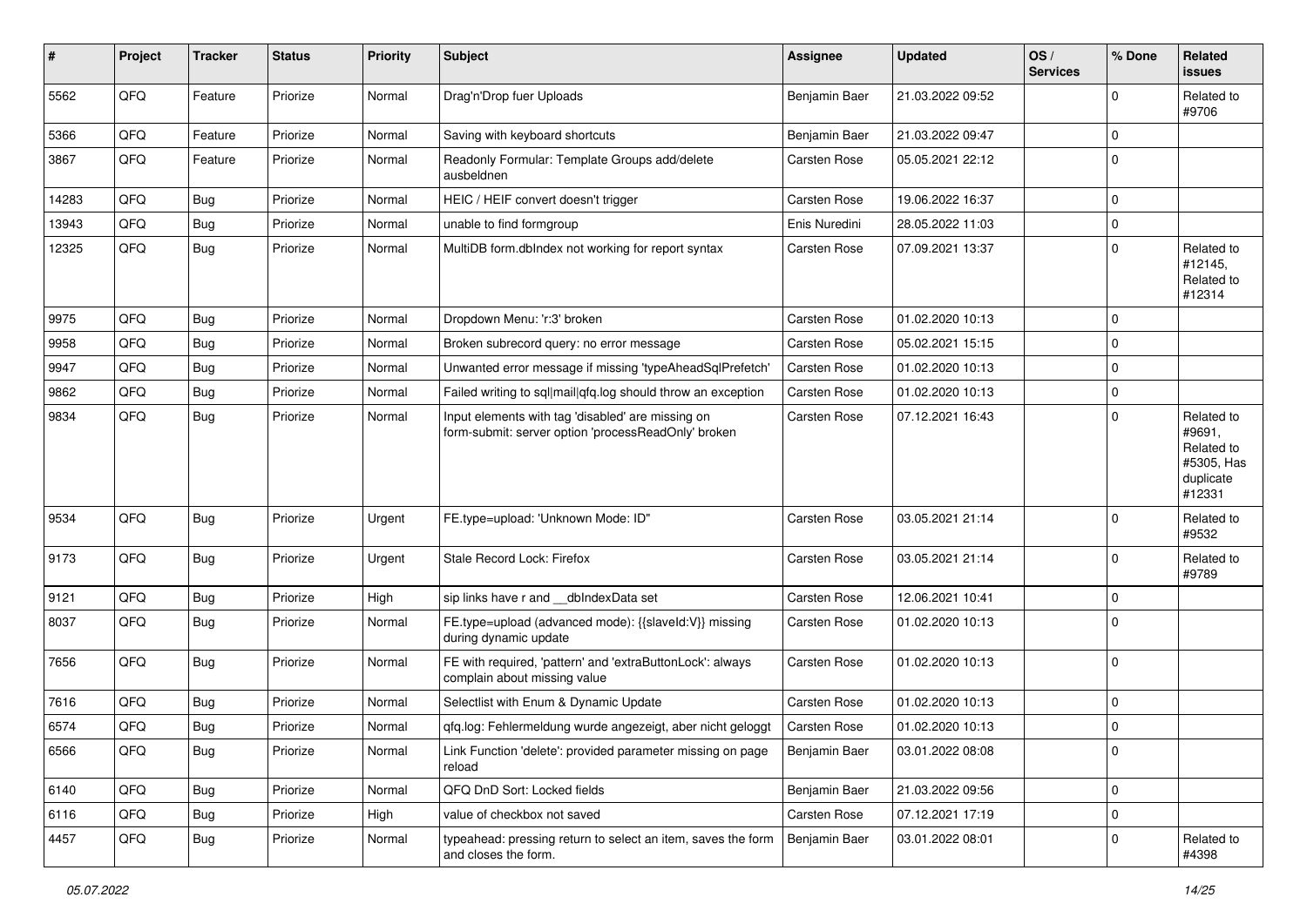| #     | Project | <b>Tracker</b> | <b>Status</b> | <b>Priority</b> | <b>Subject</b>                                                                                      | <b>Assignee</b> | <b>Updated</b>   | OS/<br><b>Services</b> | % Done      | Related<br>issues                                                                                                                                                     |
|-------|---------|----------------|---------------|-----------------|-----------------------------------------------------------------------------------------------------|-----------------|------------------|------------------------|-------------|-----------------------------------------------------------------------------------------------------------------------------------------------------------------------|
| 3782  | QFQ     | <b>Bug</b>     | Priorize      | Normal          | Bei fehlerhafter Eingabe (z.B. Datum) sollte das erwartete<br>Format angezeigt werden               | Carsten Rose    | 01.02.2020 10:13 |                        | $\mathbf 0$ |                                                                                                                                                                       |
| 2665  | QFQ     | <b>Bug</b>     | Priorize      | Normal          | Dynamic Update funktioniert nicht, wenn beim<br>entsprechenden FormElement eine size angegeben ist. | Benjamin Baer   | 03.01.2022 08:12 |                        | 30          |                                                                                                                                                                       |
| 12262 | QFQ     | Feature        | ToDo          | Normal          | Form buttons on top: more customable                                                                | Enis Nuredini   | 17.06.2022 10:44 |                        | $\Omega$    | Related to<br>#13945, Has<br>duplicate<br>#4046, Has<br>duplicate<br>#10080                                                                                           |
| 7602  | QFQ     | Feature        | ToDo          | High            | Multi Select: with checkboxes                                                                       | Benjamin Baer   | 22.03.2022 09:07 |                        | $\mathbf 0$ |                                                                                                                                                                       |
| 13899 | QFQ     | <b>Bug</b>     | ToDo          | Normal          | Selenium: zum laufen bringen                                                                        | Enis Nuredini   | 25.03.2022 10:24 |                        | $\mathbf 0$ |                                                                                                                                                                       |
| 12463 | QFQ     | <b>Bug</b>     | ToDo          | High            | QFQ Function: 'function' and 'sql' on same level - output of<br>sql is shown two times.             | Carsten Rose    | 15.12.2021 16:31 |                        | $\mathbf 0$ |                                                                                                                                                                       |
| 12395 | QFQ     | Bug            | ToDo          | High            | QFQ Function: Result two times shown                                                                | Carsten Rose    | 18.02.2022 08:59 |                        | $\mathbf 0$ |                                                                                                                                                                       |
| 14320 | QFQ     | Feature        | In Progress   | Normal          | Allow specific HTML Tags and Attributes: general, TinyMCE                                           | Enis Nuredini   | 04.07.2022 14:09 |                        | $\mathbf 0$ | Related to<br>#12664,<br>Related to<br>#12039,<br>Related to<br>#11702,<br>Related to<br>#7239,<br>Related to<br>#3708,<br>Related to<br>#3646,<br>Related to<br>#880 |
| 12439 | QFQ     | Feature        | In Progress   | Normal          | TinyMCE Paste from Word & Character Count/Limit                                                     | Carsten Rose    | 05.05.2021 22:15 |                        | $\mathbf 0$ |                                                                                                                                                                       |
| 11980 | QFQ     | Feature        | In Progress   | Normal          | protected verzeichnis MUSS geschützt werden                                                         | Carsten Rose    | 07.09.2021 13:30 |                        | 0           |                                                                                                                                                                       |
| 11076 | QFQ     | Feature        | In Progress   | Normal          | SELECT  AS _websocket                                                                               | Carsten Rose    | 30.08.2020 17:49 |                        | $\mathbf 0$ |                                                                                                                                                                       |
| 10443 | QFQ     | Feature        | In Progress   | Normal          | Konzept_api / _live                                                                                 | Carsten Rose    | 07.05.2020 09:39 |                        | 0           |                                                                                                                                                                       |
| 6250  | QFQ     | Feature        | In Progress   | Normal          | Enhance layout: a) Subrecord, b) Subrecord-Title                                                    | Carsten Rose    | 01.02.2020 23:22 |                        | $\Omega$    | Related to<br>#5391                                                                                                                                                   |
| 5695  | QFQ     | Feature        | In Progress   | Normal          | Multiform                                                                                           | Carsten Rose    | 02.01.2021 18:38 |                        | $\mathbf 0$ |                                                                                                                                                                       |
| 4194  | QFQ     | Feature        | In Progress   | Normal          | Bootstrap 4 ist jetzt offiziel                                                                      |                 | 03.05.2021 20:47 |                        | $\mathbf 0$ | Related to<br>#10114                                                                                                                                                  |
| 14323 | QFQ     | Bug            | In Progress   | Normal          | Report: render=both single - no impact                                                              | Carsten Rose    | 19.06.2022 18:31 |                        | 0           |                                                                                                                                                                       |
| 14175 | QFQ     | <b>Bug</b>     | In Progress   | Normal          | Opening a form with no QFQ Session cookie fails                                                     | Carsten Rose    | 03.06.2022 10:40 |                        | $\pmb{0}$   |                                                                                                                                                                       |
| 12508 | QFQ     | <b>Bug</b>     | In Progress   | High            | qfq Form: sendMail                                                                                  | Karin Niffeler  | 19.03.2022 17:48 |                        | $\mathbf 0$ |                                                                                                                                                                       |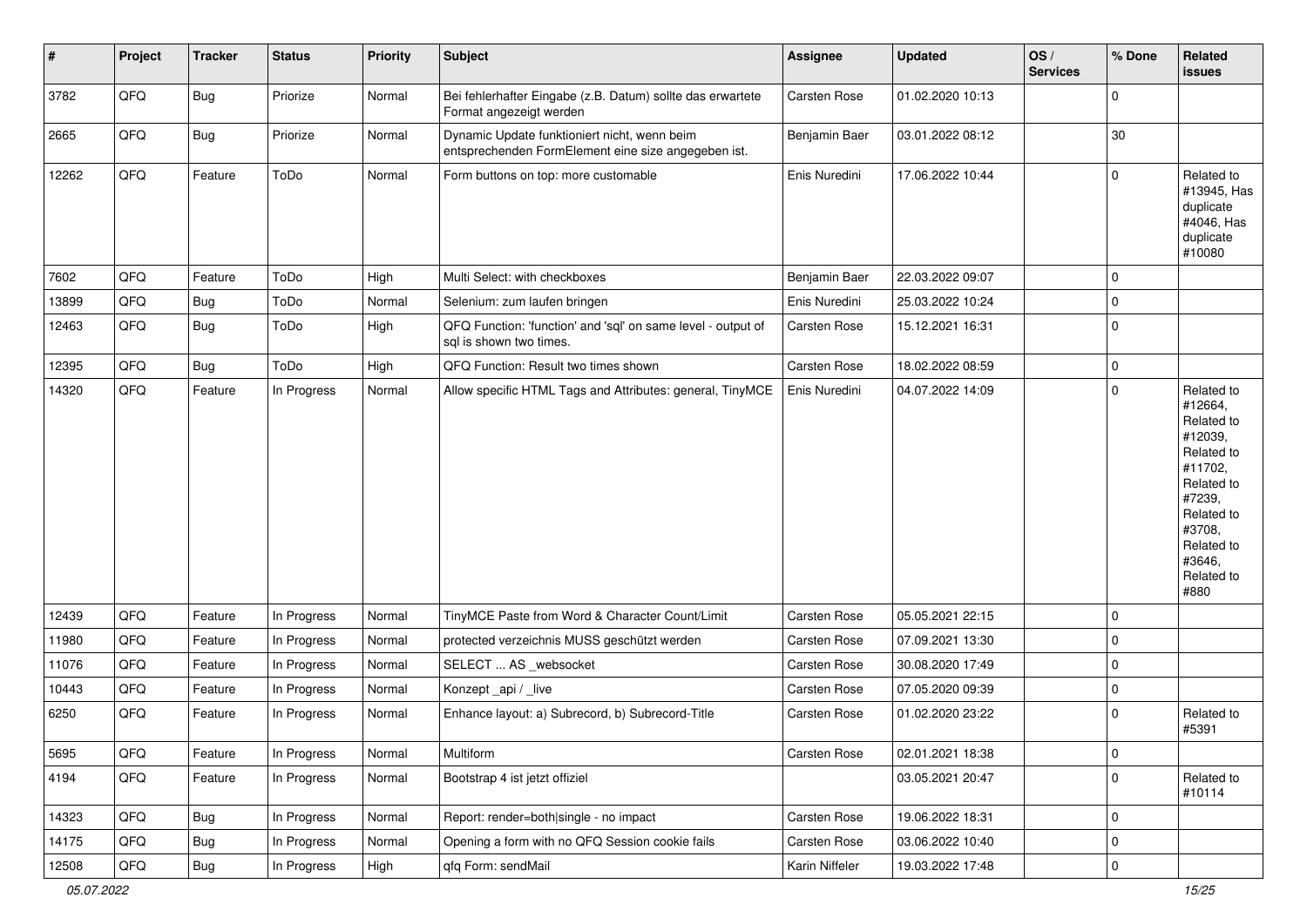| $\vert$ # | Project | <b>Tracker</b> | <b>Status</b>              | <b>Priority</b> | <b>Subject</b>                                                        | <b>Assignee</b> | <b>Updated</b>   | OS/<br><b>Services</b> | % Done      | Related<br>issues                                                                                                              |
|-----------|---------|----------------|----------------------------|-----------------|-----------------------------------------------------------------------|-----------------|------------------|------------------------|-------------|--------------------------------------------------------------------------------------------------------------------------------|
| 11517     | QFQ     | <b>Bug</b>     | In Progress                | Normal          | extraButtonInfo Broken for multiple FormElements                      | Carsten Rose    | 12.05.2022 13:12 |                        | 0           | Related to<br>#7890,<br>Related to<br>#3811, Has<br>duplicate<br>#10905, Has<br>duplicate<br>#10553, Has<br>duplicate<br>#6779 |
| 10661     | QFQ     | <b>Bug</b>     | In Progress                | Normal          | Typo3 Warnungen                                                       | Carsten Rose    | 07.09.2021 13:23 |                        | 0           | Related to<br>#12440                                                                                                           |
| 10793     | QFQ     | Feature        | In Progress                | Normal          | <b>Update NPM Packages</b>                                            | Carsten Rose    | 07.09.2021 13:25 |                        | 30          |                                                                                                                                |
| 9517      | QFQ     | Feature        | In Progress                | High            | Input multiple tags with typeahead                                    | Carsten Rose    | 03.05.2021 21:14 |                        | 40          | Related to<br>#10150                                                                                                           |
| 13330     | QFQ     | Feature        | In Progress                | Normal          | Multi Form: Upload                                                    | Carsten Rose    | 07.11.2021 12:40 |                        | 50          | Related to<br>#9706                                                                                                            |
| 12440     | QFQ     | Feature        | In Progress                | Normal          | Typo3 V10 upgrade (durchfuehren und testen)                           | Carsten Rose    | 21.03.2022 09:53 |                        | 50          | Related to<br>#12357,<br>Related to<br>#12067,<br>Related to<br>#10661                                                         |
| 9691      | QFQ     | <b>Bug</b>     | In Progress                | Normal          | Checkbox: dynamic update > readonly                                   | Carsten Rose    | 01.02.2020 23:22 |                        | 50          | Related to<br>#9834                                                                                                            |
| 9789      | QFQ     | Bug            | In Progress                | High            | Record Lock: release to early on 'leave page'                         | Carsten Rose    | 10.01.2022 09:25 |                        | 100         | Related to<br>#10081,<br>Related to<br>#9173,<br>Related to<br>#8702                                                           |
| 13566     | QFQ     | Feature        | Ready to sync<br>(develop) | Normal          | Delete config-example.qfq.php file                                    | Carsten Rose    | 23.12.2021 09:25 |                        | $\mathbf 0$ |                                                                                                                                |
| 10782     | QFQ     | Feature        | Feedback                   | Normal          | Tiny MCE: Image Upload                                                | Enis Nuredini   | 16.05.2022 23:16 |                        | 0           | Related to<br>#12452                                                                                                           |
| 10124     | QFQ     | Feature        | Feedback                   | Normal          | qfq AAI-Login                                                         | Karin Niffeler  | 07.05.2020 09:36 |                        | 0           |                                                                                                                                |
| 9548      | QFG     | Feature        | Feedback                   | High            | FormElement: Pattern mismatch - optional report only on<br>focus lost | Benjamin Baer   | 03.05.2021 21:14 |                        | 0           |                                                                                                                                |
| 9052      | QFQ     | Feature        | Feedback                   | High            | Report: CodeMirror with SQL Syntax Highlight in FE                    | Enis Nuredini   | 08.06.2022 10:25 |                        | $\mathbf 0$ |                                                                                                                                |
| 5894      | QFQ     | Feature        | Feedback                   | Normal          | Typeahead in Report: show/hide rows dynamically                       | Carsten Rose    | 18.02.2022 08:50 |                        | 0           | Related to<br>#5893,<br>Related to<br>#5885                                                                                    |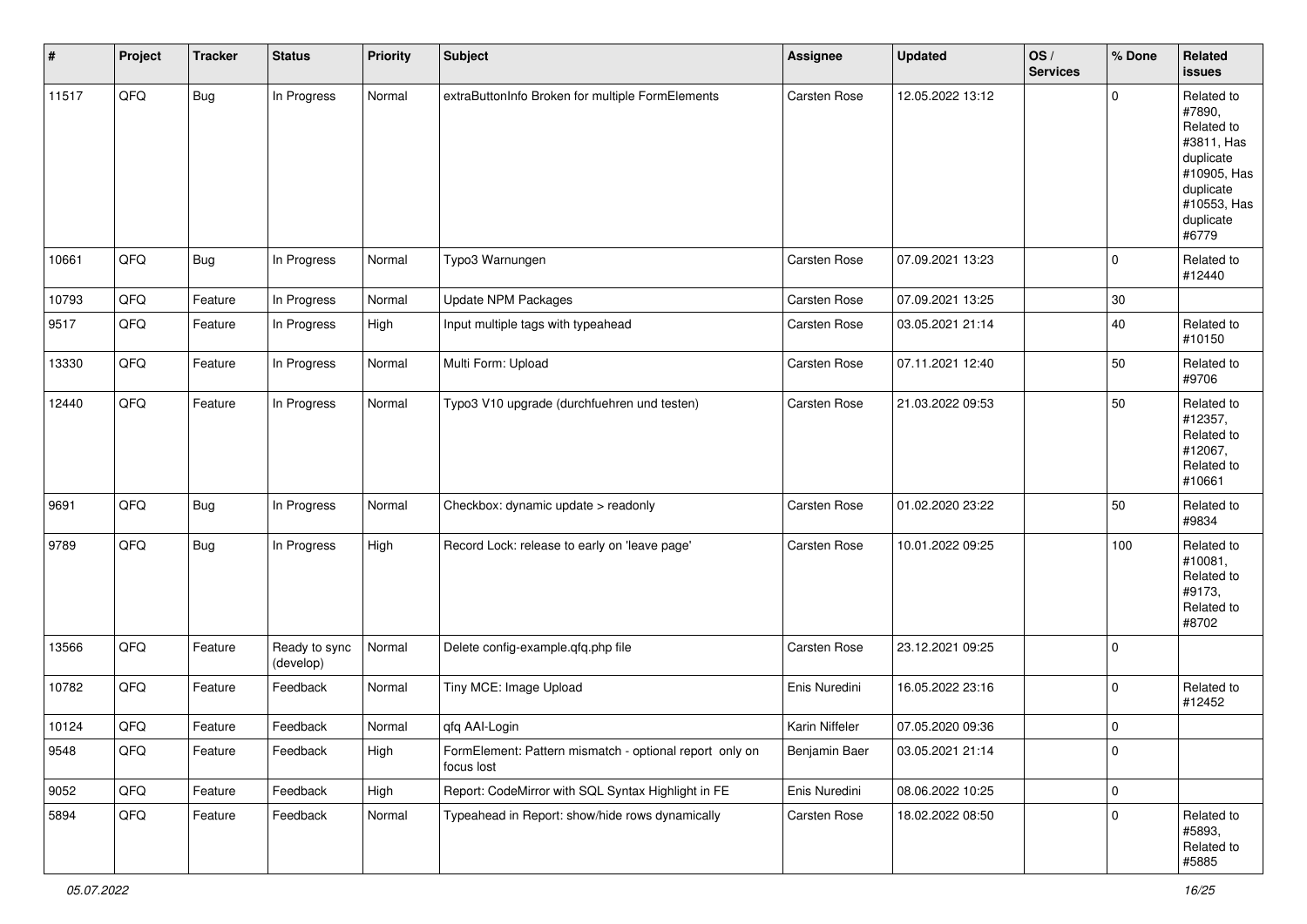| $\pmb{\sharp}$ | Project | <b>Tracker</b> | <b>Status</b>     | <b>Priority</b> | <b>Subject</b>                                                                       | Assignee          | <b>Updated</b>   | OS/<br><b>Services</b> | % Done      | Related<br><b>issues</b>                                              |
|----------------|---------|----------------|-------------------|-----------------|--------------------------------------------------------------------------------------|-------------------|------------------|------------------------|-------------|-----------------------------------------------------------------------|
| 13767          | QFQ     | <b>Bug</b>     | Feedback          | Normal          | date/time-picker: required shows up/down button orange                               | Enis Nuredini     | 16.05.2022 23:16 |                        | $\Omega$    |                                                                       |
| 12546          | QFQ     | <b>Bug</b>     | Feedback          | Normal          | Branch 'Development' - Unit Tests mit dirty workaround<br>angepasst                  | Carsten Rose      | 19.03.2022 17:48 |                        | $\Omega$    |                                                                       |
| 11630          | QFQ     | <b>Bug</b>     | Feedback          | High            | Bitte check ob CALL() in 20.11.0 noch so funktioniert wie in<br>20.4.1               | Enis Nuredini     | 28.05.2022 13:45 |                        | $\Omega$    | Related to<br>#11325                                                  |
| 11347          | QFQ     | <b>Bug</b>     | Feedback          | Normal          | If Bedingungen funktionieren nicht korrekt                                           | Christoph Fuchs   | 21.03.2021 20:37 |                        | $\mathbf 0$ |                                                                       |
| 9898           | QFQ     | <b>Bug</b>     | Feedback          | Normal          | Formular trotz Timeout gespeichert                                                   | Benjamin Baer     | 01.02.2020 15:56 |                        | $\mathbf 0$ |                                                                       |
| 9535           | QFQ     | <b>Bug</b>     | Feedback          | Normal          | Report:  AS ' vertical' - column to wide - vertical >> rot45,<br>rot <sub>90</sub>   | Benjamin Baer     | 01.02.2020 15:56 |                        | $\mathbf 0$ |                                                                       |
| 8316           | QFQ     | <b>Bug</b>     | Feedback          | Normal          | Documentation/Behaviour for Nested Queries and<br>Record-Store confusing             | Nicola Chiapolini | 20.11.2019 09:14 |                        | $\mathbf 0$ |                                                                       |
| 13572          | QFQ     | Feature        | Feedback          | Normal          | Form Load: misleading error message on trying to load non<br>existent primary record | Enis Nuredini     | 16.05.2022 23:16 |                        | 100         |                                                                       |
| 12584          | QFQ     | Feature        | Feedback          | Normal          | T3 v10 migration script: replace alias-patterns (v11)                                | Carsten Rose      | 28.05.2022 11:12 |                        | 100         |                                                                       |
| 13608          | QFQ     | Feature        | Some day<br>maybe | Normal          | Automatic Browser Language Redirect                                                  | Enis Nuredini     | 17.06.2022 08:35 |                        | $\Omega$    |                                                                       |
| 12611          | QFQ     | Feature        | Some day<br>maybe | Normal          | Refactoring: Bootstrap with Lazy Loading                                             | Carsten Rose      | 08.06.2022 10:37 |                        | $\mathbf 0$ | Related to<br>#12490,<br>Related to<br>#10013,<br>Related to<br>#7732 |
| 12337          | QFQ     | Feature        | Some day<br>maybe | Normal          | Database.php: better caching                                                         | Carsten Rose      | 16.09.2021 15:10 |                        | $\Omega$    |                                                                       |
| 12315          | QFQ     | Feature        | Some day<br>maybe | Normal          | Form History (Diffs) / Backups                                                       | Carsten Rose      | 16.09.2021 15:10 |                        | $\mathbf 0$ |                                                                       |
| 11323          | QFQ     | Feature        | Some day<br>maybe | Normal          | Report Frontend Editor Modal + Codemirror                                            | Carsten Rose      | 16.09.2021 15:10 |                        | $\pmb{0}$   | Related to<br>#11036                                                  |
| 11322          | QFQ     | Feature        | Some day<br>maybe | Normal          | Form Element JSON - (multiline parameter field)                                      | Carsten Rose      | 16.09.2021 15:10 |                        | $\Omega$    |                                                                       |
| 11217          | QFQ     | Feature        | Some day<br>maybe | Normal          | <b>Extend Script Functionality</b>                                                   | Carsten Rose      | 16.09.2021 15:10 |                        | $\mathbf 0$ |                                                                       |
| 11036          | QFQ     | Feature        | Some day<br>maybe | Normal          | inline report editor permissions                                                     | Carsten Rose      | 16.09.2021 15:09 |                        | $\Omega$    | Related to<br>#11323                                                  |
| 10745          | QFQ     | Feature        | Some day<br>maybe | Normal          | Tablesorter Excel Export                                                             | Carsten Rose      | 16.09.2021 15:09 |                        | $\mathbf 0$ |                                                                       |
| 10738          | QFQ     | Feature        | Some day<br>maybe | Normal          | CORS headers for external API requests                                               |                   | 10.06.2020 14:00 |                        | $\Omega$    |                                                                       |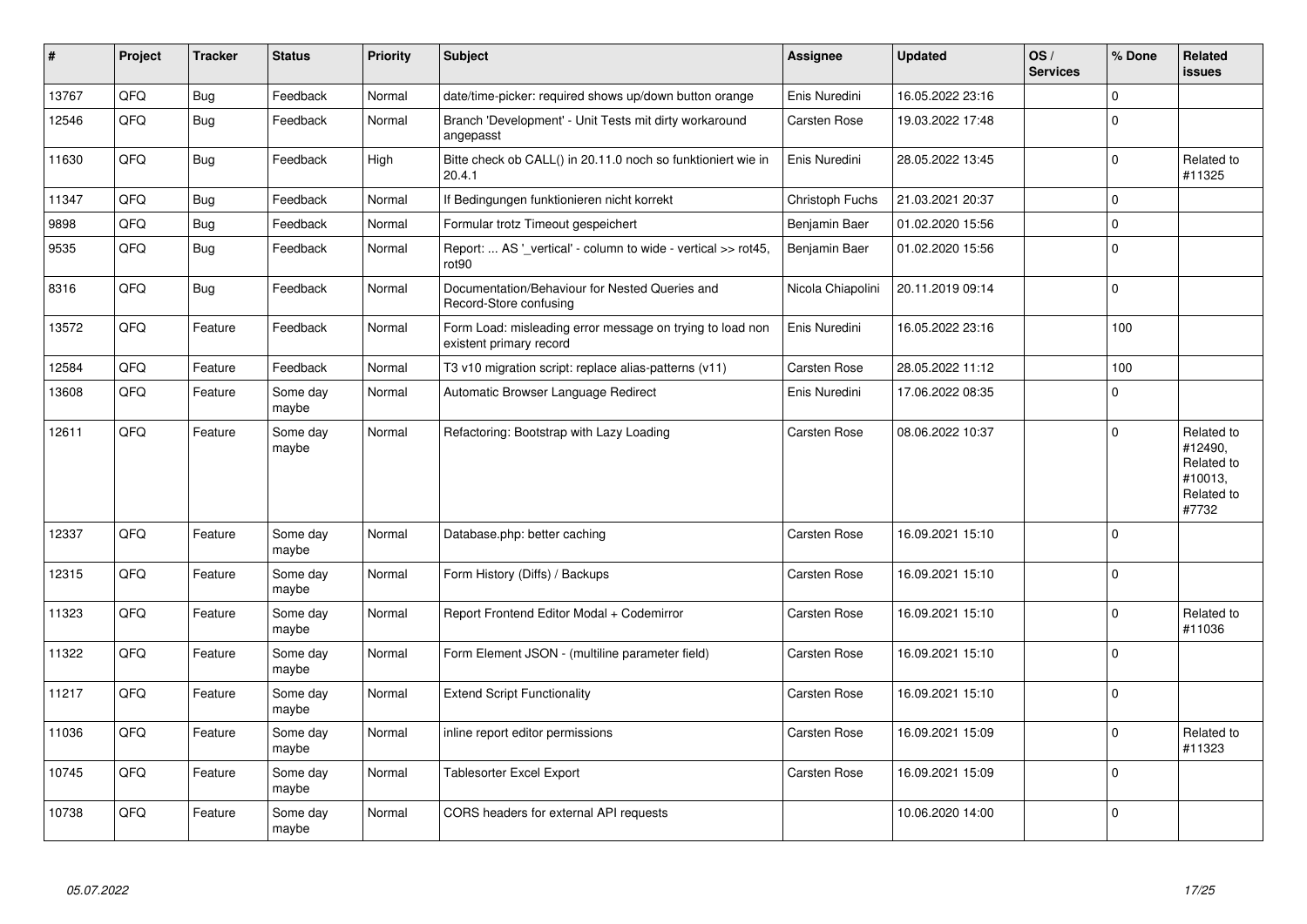| #     | Project | <b>Tracker</b> | <b>Status</b>     | <b>Priority</b> | Subject                                            | <b>Assignee</b> | <b>Updated</b>   | OS/<br><b>Services</b> | % Done | Related<br><b>issues</b>                                               |
|-------|---------|----------------|-------------------|-----------------|----------------------------------------------------|-----------------|------------------|------------------------|--------|------------------------------------------------------------------------|
| 10716 | QFQ     | Feature        | Some day<br>maybe | Normal          | Business Logic mit Externen Skripten               | Carsten Rose    | 16.09.2021 15:10 |                        | 0      | Related to<br>#10713,<br>Related to<br>#8217                           |
| 10116 | QFQ     | Feature        | Some day<br>maybe | Normal          | TypeAhead: Tag - show inside 'input' element       | Carsten Rose    | 16.09.2021 15:09 |                        | 0      |                                                                        |
| 10095 | QFQ     | Feature        | Some day<br>maybe | Normal          | Generic Gitlab Integration into QFQ                | Carsten Rose    | 16.09.2021 15:10 |                        | 0      |                                                                        |
| 10013 | QFQ     | Feature        | Some day<br>maybe | Normal          | FE.typ=editor: CodeMirror                          | Carsten Rose    | 08.06.2022 10:37 |                        | 0      | Related to<br>#12611,<br>Related to<br>#12490,<br>Related to<br>#7732  |
| 9704  | QFQ     | Feature        | Some day<br>maybe | Normal          | Thumbnails Generieren beim Splitten von PDF Files  | Carsten Rose    | 11.12.2019 16:01 |                        | 0      |                                                                        |
| 9579  | QFQ     | Feature        | Some day<br>maybe | Normal          | Multiform with Process Row                         | Carsten Rose    | 11.12.2019 16:01 |                        | 0      |                                                                        |
| 9130  | QFQ     | Feature        | Some day<br>maybe | Normal          | tablesorter: Automatic Row numbering / Zeilenummer | Benjamin Baer   | 01.02.2020 23:22 |                        | 0      |                                                                        |
| 8894  | QFQ     | Feature        | Some day<br>maybe | Normal          | Documentation Tags Usable in QFQ Application       | Carsten Rose    | 11.12.2019 16:01 |                        | 0      |                                                                        |
| 8892  | QFQ     | Feature        | Some day<br>maybe | Normal          | Display and Edit SQL Comments in Form Editor       | Carsten Rose    | 11.12.2019 16:01 |                        | 0      |                                                                        |
| 8586  | QFQ     | Feature        | Some day<br>maybe | Normal          | QFQ: Enhance Error message for 'record not found'  | Carsten Rose    | 16.09.2021 15:10 |                        | 0      |                                                                        |
| 8520  | QFQ     | Feature        | Some day<br>maybe | Normal          | Bring QFQ to Composer                              | Carsten Rose    | 16.09.2021 15:10 |                        | 0      |                                                                        |
| 8101  | QFG     | Feature        | Some day<br>maybe | Normal          | Password hash: support further hashing methods     | Carsten Rose    | 16.09.2021 15:10 |                        | 0      |                                                                        |
| 8056  | QFQ     | Feature        | Some day<br>maybe | Normal          | Termin Organisation (Reservation)                  |                 | 01.02.2020 23:19 |                        | 0      | Related to<br>#8658                                                    |
| 7921  | QFQ     | Feature        | Some day<br>maybe | Normal          | Rest API Export: URL kuerzer machen                |                 | 01.02.2020 23:19 |                        | 0      |                                                                        |
| 7732  | QFQ     | Feature        | Some day<br>maybe | Normal          | Javascript: Lazy Loading der add on libs           | Benjamin Baer   | 08.06.2022 10:38 |                        | 0      | Related to<br>#12611,<br>Related to<br>#12490,<br>Related to<br>#10013 |
| 7453  | QFG     | Feature        | Some day<br>maybe | Normal          | import / export forms QFQ                          | Carsten Rose    | 16.09.2021 15:10 |                        | 0      |                                                                        |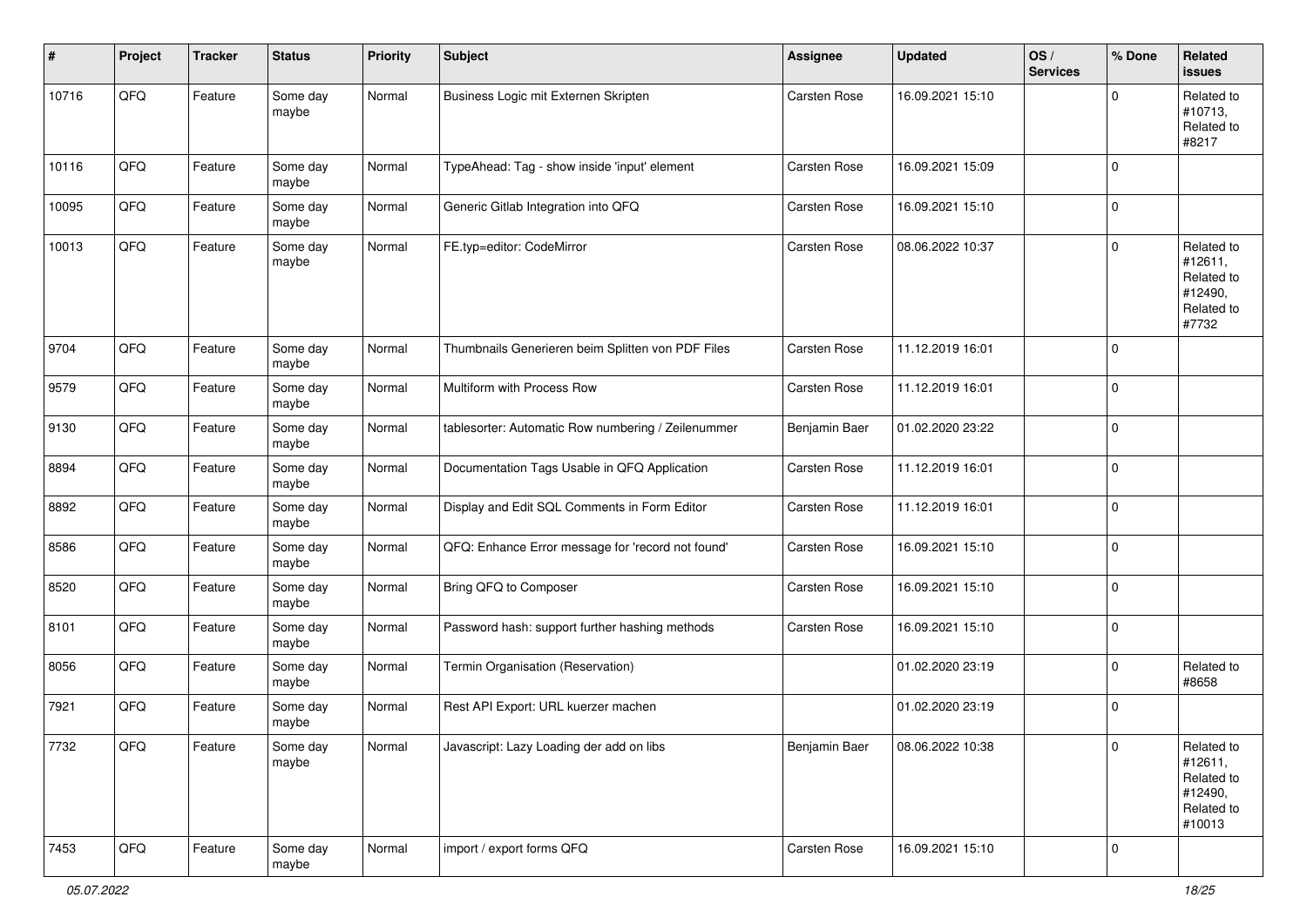| #    | Project | <b>Tracker</b> | <b>Status</b>     | <b>Priority</b> | <b>Subject</b>                                                                                 | <b>Assignee</b>     | <b>Updated</b>   | OS/<br><b>Services</b> | % Done      | Related<br><b>issues</b> |
|------|---------|----------------|-------------------|-----------------|------------------------------------------------------------------------------------------------|---------------------|------------------|------------------------|-------------|--------------------------|
| 7452 | QFQ     | Feature        | Some day<br>maybe | Normal          | automate deployment new QFQ version                                                            | <b>Carsten Rose</b> | 16.09.2021 15:10 |                        | $\Omega$    |                          |
| 7336 | QFQ     | Feature        | Some day<br>maybe | Normal          | PDF Upload: disallow PDFs with specific Meta information                                       | Carsten Rose        | 11.12.2019 16:01 |                        | $\mathbf 0$ |                          |
| 7278 | QFQ     | Feature        | Some day<br>maybe | Normal          | Form: Wert vordefinieren der immer gesetzt wird                                                |                     | 02.05.2021 09:27 |                        | $\mathbf 0$ |                          |
| 7229 | QFQ     | Feature        | Some day<br>maybe | Normal          | New FormElement.type: Button                                                                   |                     | 01.02.2021 12:32 |                        | $\mathbf 0$ |                          |
| 7108 | QFQ     | Feature        | Some day<br>maybe | Normal          | <b>QFQ Wrap Elements</b>                                                                       |                     | 11.12.2019 16:01 |                        | $\Omega$    |                          |
| 7107 | QFQ     | Feature        | Some dav<br>maybe | Normal          | Showcase Registration Tool: Anmeldung / Administration :<br>Liste Anmeldungen / Emaileinaldung | <b>Carsten Rose</b> | 11.12.2019 16:01 |                        | $\mathbf 0$ |                          |
| 7106 | QFQ     | Feature        | Some day<br>maybe | Normal          | Beispiel Nummerierung von Rows in Report                                                       |                     | 11.12.2019 16:01 |                        | $\mathbf 0$ |                          |
| 7105 | QFQ     | Feature        | Some day<br>maybe | Normal          | Beispiel wie man in einer zweiten Tabelle speichert.                                           |                     | 11.12.2019 16:01 |                        | $\Omega$    |                          |
| 7104 | QFQ     | Feature        | Some day<br>maybe | Normal          | Manual: hint about escaping if '\r' appears in mail body                                       |                     | 11.12.2019 16:01 |                        | $\mathbf 0$ |                          |
| 7100 | QFQ     | Feature        | Some day<br>maybe | Normal          | Download: log access, max downloads, time limit                                                |                     | 01.02.2020 23:19 |                        | $\mathbf 0$ |                          |
| 6992 | QFQ     | Feature        | Some day<br>maybe | Normal          | DB exception: Syntax Highlight                                                                 |                     | 11.12.2019 16:01 |                        | $\mathbf 0$ | Related to<br>#5450      |
| 6972 | QFQ     | Feature        | Some day<br>maybe | Normal          | Fabric Clipboard / cross browser tab                                                           | Benjamin Baer       | 01.02.2020 23:21 |                        | $\mathbf 0$ |                          |
| 6970 | QFQ     | Feature        | Some day<br>maybe | Normal          | tablesorter: default fuer 'sortReset' aendern von 'Ctrl' zu 'Alt'                              | Benjamin Baer       | 01.02.2020 23:21 |                        | $\pmb{0}$   |                          |
| 6715 | QFQ     | Feature        | Some day<br>maybe | Normal          | Code-Refactoring: dbArray vereinheitlichen                                                     | <b>Carsten Rose</b> | 11.12.2019 16:02 |                        | $\mathbf 0$ |                          |
| 6704 | QFQ     | Feature        | Some day<br>maybe | Normal          | Upload Mode: Bilder in Notizen rechts sollen aktuellen<br>Upload repräsentieren.               |                     | 01.02.2020 23:19 |                        | $\mathbf 0$ | Related to<br>#3264      |
| 6515 | QFQ     | Feature        | Some day<br>maybe | Normal          | Formular: Felder dynamisch ein/ausblenden                                                      |                     | 11.12.2019 16:02 |                        | $\pmb{0}$   |                          |
| 6299 | QFQ     | Feature        | Some day<br>maybe | Normal          | Attack detection: log table with invalid SIP access                                            |                     | 11.12.2019 16:02 |                        | $\mathbf 0$ | Related to<br>#3947      |
| 6288 | QFQ     | Feature        | Some day<br>maybe | Normal          | Best Practice: Erklaeren wie man ein Formular ganz in<br>'weiss' erstellen kann                |                     | 11.12.2019 16:02 |                        | $\pmb{0}$   |                          |
| 6084 | QFQ     | Feature        | Some day<br>maybe | Normal          | New escape type: 'D' - convert date                                                            |                     | 01.02.2020 23:19 |                        | $\mathbf 0$ |                          |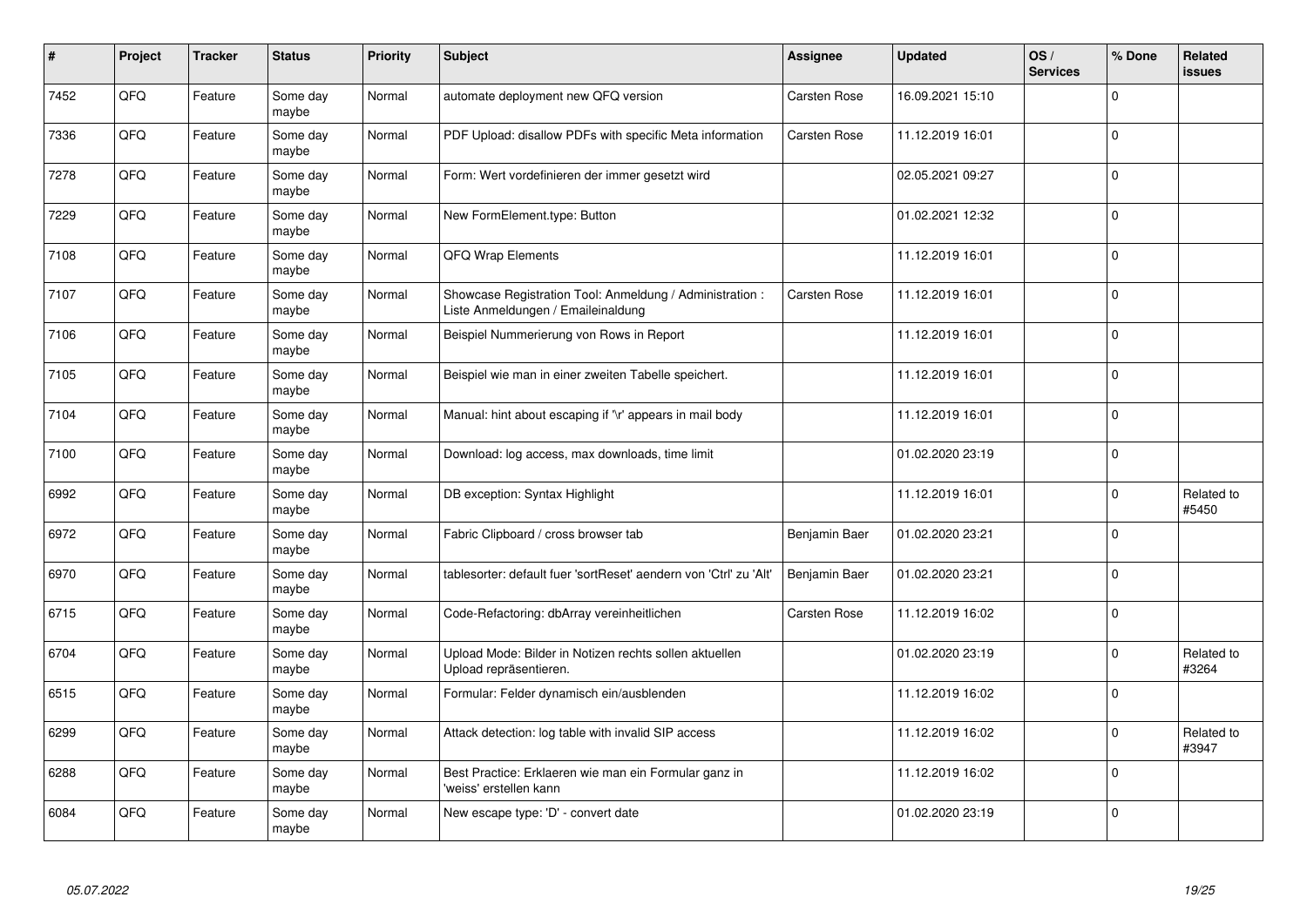| #    | Project | <b>Tracker</b> | <b>Status</b>     | <b>Priority</b> | <b>Subject</b>                                                                    | <b>Assignee</b> | <b>Updated</b>   | OS/<br><b>Services</b> | % Done      | Related<br>issues                           |
|------|---------|----------------|-------------------|-----------------|-----------------------------------------------------------------------------------|-----------------|------------------|------------------------|-------------|---------------------------------------------|
| 6083 | QFQ     | Feature        | Some day<br>maybe | Normal          | Dynamic Update: Value Check via SQL                                               |                 | 11.12.2019 16:02 |                        | $\Omega$    |                                             |
| 5983 | QFQ     | Feature        | Some day<br>maybe | Normal          | Form Submit (save & update): normalize date/-time FE                              | Carsten Rose    | 01.02.2020 23:19 |                        | $\Omega$    |                                             |
| 5923 | QFQ     | Feature        | Some day<br>maybe | Normal          | fillStoreSystemBySqlLate                                                          |                 | 01.02.2020 23:19 |                        | $\Omega$    |                                             |
| 5895 | QFQ     | Feature        | Some day<br>maybe | Normal          | Tutorial: List of all QFQ Features                                                |                 | 01.02.2020 23:19 |                        | $\Omega$    |                                             |
| 5893 | QFQ     | Feature        | Some day<br>maybe | Normal          | Edit on double-click                                                              |                 | 01.02.2020 23:19 |                        | $\Omega$    | Related to<br>#5894                         |
| 5892 | QFQ     | Feature        | Some day<br>maybe | Normal          | QFQ should use T3 API to manipulate FE GROUP<br>membership                        |                 | 01.02.2020 23:20 |                        | $\Omega$    |                                             |
| 5852 | QFQ     | Feature        | Some day<br>maybe | Normal          | Logging: mail.log / sql.log - im FE anzeigen und via AJAX<br>aktualisieren        | Carsten Rose    | 01.02.2020 23:19 |                        | $\Omega$    | Related to<br>#5885                         |
| 5851 | QFQ     | Feature        | Some day<br>maybe | Normal          | Queue System implementieren: MQTT, RabbitMQ                                       |                 | 01.02.2020 23:20 |                        | $\Omega$    | Related to<br>#5715                         |
| 5850 | QFQ     | Feature        | Some day<br>maybe | Normal          | Deployment: In QFQ Doc best practice fuer zeitgemaesses<br>Deployment beschreiben |                 | 01.02.2020 23:20 |                        | $\mathbf 0$ |                                             |
| 5805 | QFQ     | Feature        | Some day<br>maybe | Normal          | TypeAHead SQL value instead of key stored                                         |                 | 01.02.2020 23:19 |                        | $\Omega$    | Related to<br>#5444                         |
| 5783 | QFQ     | Feature        | Some day<br>maybe | Normal          | <b>BPMN View/Edit</b>                                                             |                 | 11.12.2019 16:02 |                        | $\Omega$    |                                             |
| 5665 | QFQ     | Feature        | Some day<br>maybe | Normal          | Versuch das '{{!' nicht mehr noetig ist.                                          | Carsten Rose    | 01.02.2020 23:20 |                        | $\Omega$    | Related to<br>#7432,<br>Related to<br>#7434 |
| 5579 | QFQ     | Feature        | Some day<br>maybe | Normal          | Enhance Doc / Presentation: variable type 'link column type'                      | Carsten Rose    | 01.02.2020 23:19 |                        | $\Omega$    |                                             |
| 5548 | QFQ     | Feature        | Some day<br>maybe | Normal          | 801 Textfiles/Scriptfiles als Thumbnail                                           | Carsten Rose    | 07.03.2022 16:26 |                        | $\Omega$    |                                             |
| 5480 | QFQ     | Feature        | Some day<br>maybe | Normal          | QFQ: Dokumentation mit Screenshots versehen                                       | Carsten Rose    | 01.02.2020 23:20 |                        | $\Omega$    | Related to<br>#9879                         |
| 5455 | QFQ     | Feature        | Some day<br>maybe | Normal          | Mail Redirects grld abhaengig                                                     |                 | 01.02.2020 23:20 |                        | $\Omega$    |                                             |
| 5452 | QFQ     | Feature        | Some day<br>maybe | Normal          | Thumbnails from PDF: bad quality                                                  |                 | 01.02.2020 23:20 |                        | $\mathbf 0$ |                                             |
| 5428 | QFQ     | Feature        | Some day<br>maybe | Normal          | secure thumbnail: late render on access.                                          | Carsten Rose    | 01.02.2020 23:20 |                        | $\mathbf 0$ |                                             |
| 5389 | QFG     | Feature        | Some day<br>maybe | Normal          | QFQ Design: Multline label / note                                                 | Benjamin Baer   | 01.02.2020 23:19 |                        | $\mathbf 0$ |                                             |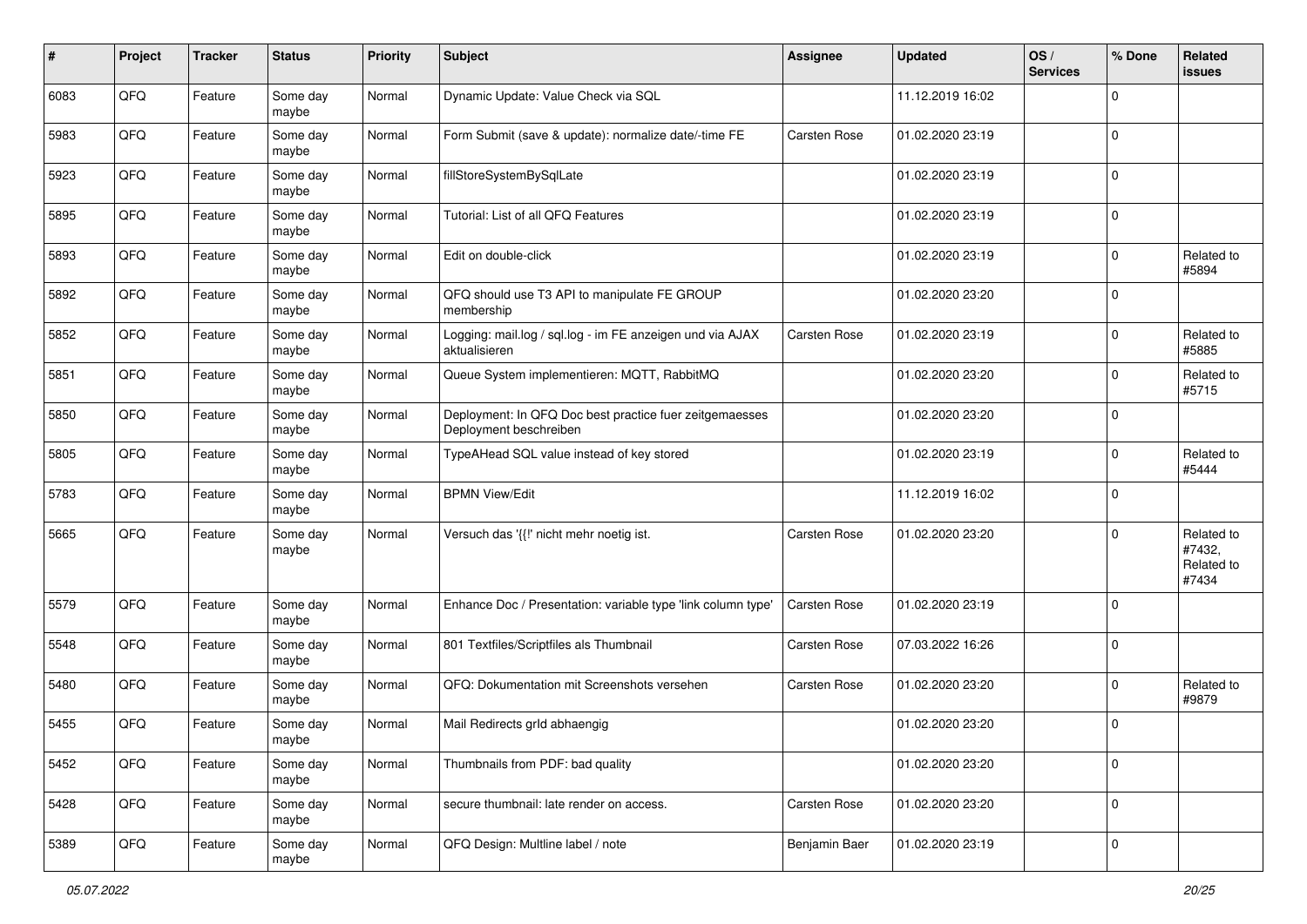| $\pmb{\sharp}$ | <b>Project</b> | <b>Tracker</b> | <b>Status</b>     | <b>Priority</b> | <b>Subject</b>                                                                                                                                                | Assignee      | <b>Updated</b>   | OS/<br><b>Services</b> | % Done      | Related<br><b>issues</b> |
|----------------|----------------|----------------|-------------------|-----------------|---------------------------------------------------------------------------------------------------------------------------------------------------------------|---------------|------------------|------------------------|-------------|--------------------------|
| 5342           | QFQ            | Feature        | Some day<br>maybe | Normal          | link - with HTML Attributes                                                                                                                                   |               | 01.02.2020 23:20 |                        | $\Omega$    | Related to<br>#14077     |
| 5160           | QFQ            | Feature        | Some day<br>maybe | Normal          | QFQ collaborative / together.js, ShareJS, y-js, collaborative,                                                                                                |               | 11.12.2019 16:02 |                        | $\mathbf 0$ |                          |
| 5132           | QFQ            | Feature        | Some day<br>maybe | Normal          | Error Message sendmail missing attachment: more details                                                                                                       | Carsten Rose  | 01.02.2020 23:19 |                        | $\Omega$    |                          |
| 5129           | QFQ            | Feature        | Some day<br>maybe | Normal          | Reports: SQL fuer x Achse und y Achse                                                                                                                         |               | 11.12.2019 16:02 |                        | $\mathbf 0$ |                          |
| 5024           | QFQ            | Feature        | Some day<br>maybe | Normal          | Fabric: Generate PDF with edits                                                                                                                               | Benjamin Baer | 01.02.2020 23:20 |                        | $\pmb{0}$   | Related to<br>#10704     |
| 4974           | QFQ            | Feature        | Some day<br>maybe | Normal          | Long polling - inform all listening clients of changes                                                                                                        |               | 11.12.2019 16:02 |                        | $\Omega$    |                          |
| 4956           | QFQ            | Feature        | Some day<br>maybe | Normal          | Sendmail: Benutzerdefinierte Headers                                                                                                                          | Carsten Rose  | 11.12.2019 16:02 |                        | $\Omega$    |                          |
| 4872           | QFQ            | Feature        | Some day<br>maybe | Normal          | Fields of Typo3 page available in STORE_TYPO3                                                                                                                 | Carsten Rose  | 01.02.2020 23:19 |                        | $\Omega$    |                          |
| 4869           | QFQ            | Feature        | Some day<br>maybe | Normal          | Dynamic Update (show, hide, readonly?, required?) for<br><b>Template Group Elements</b>                                                                       | Carsten Rose  | 01.02.2020 23:19 |                        | $\mathbf 0$ | Related to<br>#4865      |
| 4839           | QFQ            | Feature        | Some day<br>maybe | Normal          | gfg-handle in <head> Abschnitt</head>                                                                                                                         | Carsten Rose  | 11.12.2019 16:02 |                        | $\mathbf 0$ |                          |
| 4816           | QFQ            | Feature        | Some day<br>maybe | Normal          | Templates for QFQ Reports (Tables, Radios, )                                                                                                                  |               | 01.02.2020 23:20 |                        | $\mathbf 0$ |                          |
| 4757           | QFQ            | Feature        | Some day<br>maybe | Normal          | Test subrecord: download links ok? Links ok?                                                                                                                  | Carsten Rose  | 01.02.2020 23:20 |                        | $\mathbf 0$ |                          |
| 4719           | QFQ            | Feature        | Some day<br>maybe | Normal          | Custom Message in Client in case of 'Browser tab close,<br>modification will be lost'                                                                         |               | 01.02.2020 23:20 |                        | $\mathbf 0$ |                          |
| 4652           | QFQ            | Feature        | Some day<br>maybe | Normal          | UZH CD: Weiterleitung auf benutzerdefinierte 403/404 Seite                                                                                                    | Carsten Rose  | 01.02.2020 23:20 |                        | $\mathbf 0$ |                          |
| 4650           | QFQ            | Feature        | Some day<br>maybe | Normal          | Convert html to doc/rtf                                                                                                                                       | Carsten Rose  | 01.02.2020 23:20 |                        | $\mathbf 0$ | Related to<br>#10704     |
| 4640           | QFQ            | Feature        | Some day<br>maybe | Normal          | <b>Rename System Forms</b>                                                                                                                                    |               | 01.02.2020 23:20 |                        | $\mathbf 0$ |                          |
| 4627           | QFQ            | Feature        | Some day<br>maybe | Normal          | dbupdate: all tables - check 'create', 'modified' if it is possible<br>to change to default 'CURRENT_TIMESTAMP' and modified<br>'ON UPDATE CURRENT TIMESTAMP' |               | 01.02.2020 23:20 |                        | $\mathbf 0$ |                          |
| 4626           | QFQ            | Feature        | Some day<br>maybe | Normal          | Mobile View: 'classBody=qfq-form-right' makes no sense                                                                                                        |               | 01.02.2020 23:20 |                        | $\mathbf 0$ |                          |
| 4606           | QFQ            | Feature        | Some day<br>maybe | Normal          | link: qualifier to render bootstrap button                                                                                                                    | Carsten Rose  | 01.02.2020 23:19 |                        | $\mathbf 0$ |                          |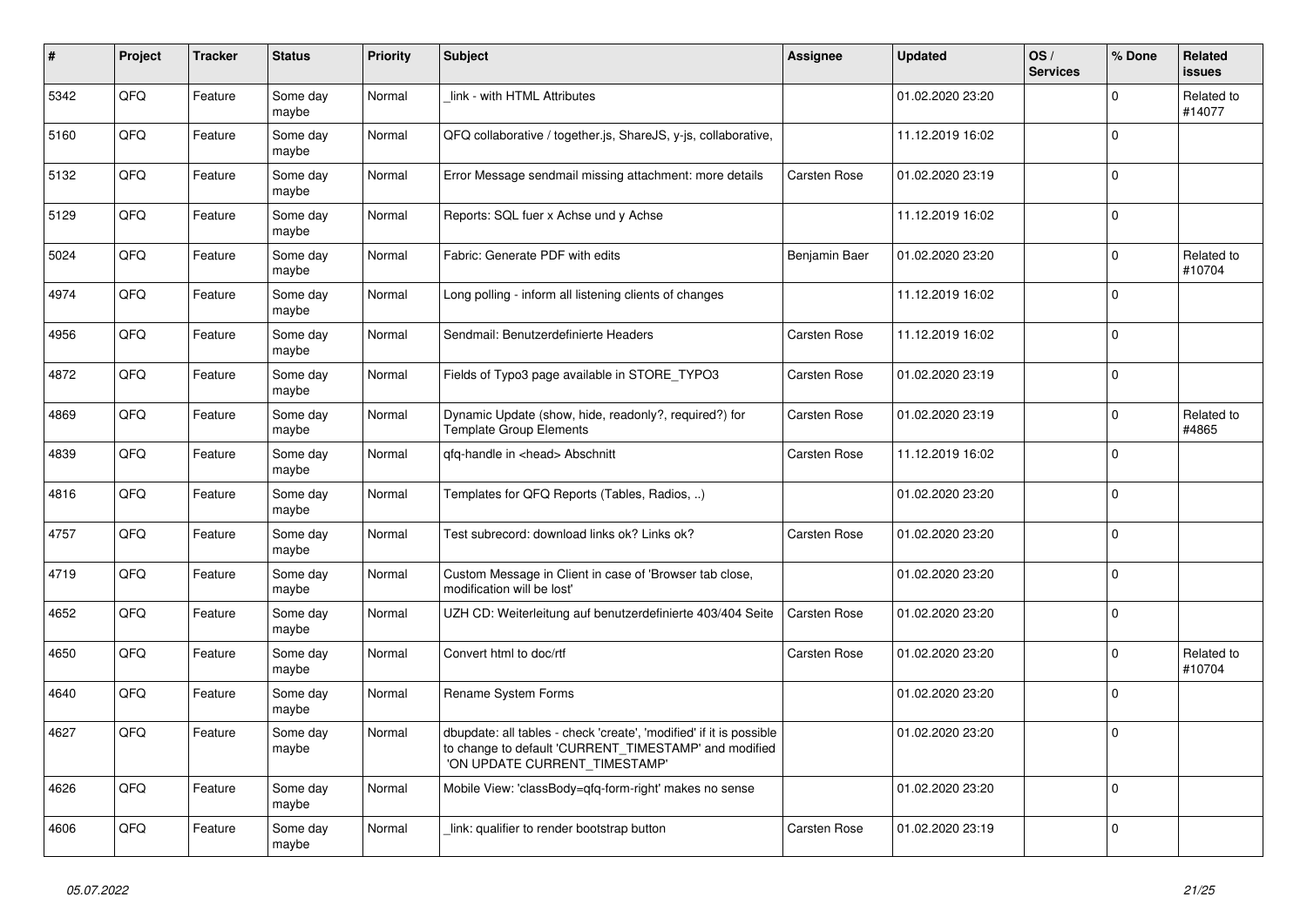| #    | Project | <b>Tracker</b> | <b>Status</b>     | <b>Priority</b> | <b>Subject</b>                                                                                                          | <b>Assignee</b> | <b>Updated</b>   | OS/<br><b>Services</b> | % Done      | Related<br>issues                           |
|------|---------|----------------|-------------------|-----------------|-------------------------------------------------------------------------------------------------------------------------|-----------------|------------------|------------------------|-------------|---------------------------------------------|
| 4551 | QFQ     | Feature        | Some day<br>maybe | Normal          | Set 'pills' via dynamicUpdate to show/hide/disabled                                                                     |                 | 01.02.2020 23:20 |                        | $\mathbf 0$ | Related to<br>#3752                         |
| 4536 | QFQ     | Feature        | Some day<br>maybe | Normal          | FE upload: problem with delete if mutliple uploads an<br>FE.name="                                                      |                 | 01.02.2020 23:20 |                        | $\mathbf 0$ |                                             |
| 4446 | QFQ     | Feature        | Some day<br>maybe | Normal          | New FE get same feldContainerId as last modifed FE                                                                      |                 | 01.02.2020 23:20 |                        | 0           |                                             |
| 4445 | QFQ     | Feature        | Some day<br>maybe | Normal          | template group: Option to simulate fieldset                                                                             |                 | 28.06.2021 14:11 |                        | 0           |                                             |
| 4444 | QFQ     | Feature        | Some day<br>maybe | Normal          | FE.type=upload: detect mime type                                                                                        |                 | 11.12.2019 16:02 |                        | $\mathbf 0$ | Related to<br>#4303                         |
| 4443 | QFQ     | Feature        | Some day<br>maybe | Normal          | Form: multiple secondary tables                                                                                         |                 | 01.02.2020 23:20 |                        | 0           |                                             |
| 4442 | QFQ     | Feature        | Some day<br>maybe | Normal          | Special Column Name: _link - new symbol G (Glyph) to<br>choose any available symbol                                     |                 | 11.12.2019 16:02 |                        | $\Omega$    |                                             |
| 4440 | QFQ     | Feature        | Some day<br>maybe | Normal          | Manual.rst: explain how to. expand PHP Session to 4h                                                                    |                 | 11.12.2019 16:02 |                        | 0           |                                             |
| 4439 | QFQ     | Feature        | Some day<br>maybe | Normal          | Log: report all actions fired by an FE Element, incl. the<br>original directive (slaveld, sqllnsert, )                  |                 | 01.02.2020 23:20 |                        | $\Omega$    | Related to<br>#4432,<br>Related to<br>#5458 |
| 4435 | QFQ     | Feature        | Some day<br>maybe | Normal          | Report: striptags - specify allowed tags                                                                                |                 | 01.02.2020 23:20 |                        | $\mathbf 0$ |                                             |
| 4433 | QFQ     | Feature        | Some day<br>maybe | Normal          | Log when SIP will be destroyed by QFQ for any (security)<br>reason                                                      |                 | 01.02.2020 23:20 |                        | $\Omega$    | Related to<br>#4432,<br>Related to<br>#5458 |
| 4420 | QFQ     | Feature        | Some day<br>maybe | Normal          | Client: Local Storage - store the changes of a form, local in<br>the browser.                                           | Benjamin Baer   | 11.12.2019 16:02 |                        | $\mathbf 0$ |                                             |
| 4365 | QFQ     | Feature        | Some day<br>maybe | Normal          | Multi Language: new way of config                                                                                       | Carsten Rose    | 01.02.2020 23:20 |                        | $\mathbf 0$ |                                             |
| 4349 | QFQ     | Feature        | Some day<br>maybe | Normal          | link download: downloaded external URL to<br>deliver/concatenate - check mimetipe and handle it correctly               | Carsten Rose    | 11.12.2019 16:02 |                        | $\mathbf 0$ |                                             |
| 4343 | QFQ     | Feature        | Some day<br>maybe | Normal          | Link: Classifier to add 'attributes'                                                                                    | Carsten Rose    | 01.02.2020 23:20 |                        | $\Omega$    | Related to<br>#14077                        |
| 4330 | QFQ     | Feature        | Some day<br>maybe | Normal          | Error Message: report missing {{ / }} in sqlUpdate, sqlInsert,<br>sqlDelete, sqlAfter, sqlBefore in FE action elements. | Carsten Rose    | 01.02.2020 23:20 |                        | $\pmb{0}$   |                                             |
| 4259 | QFQ     | Feature        | Some day<br>maybe | Normal          | Instant trigger a cron job                                                                                              | Carsten Rose    | 11.12.2019 16:03 |                        | $\pmb{0}$   |                                             |
| 4258 | QFQ     | Feature        | Some day<br>maybe | High            | <b>System Defaults: Forms</b>                                                                                           | Carsten Rose    | 03.05.2021 21:14 |                        | $\pmb{0}$   |                                             |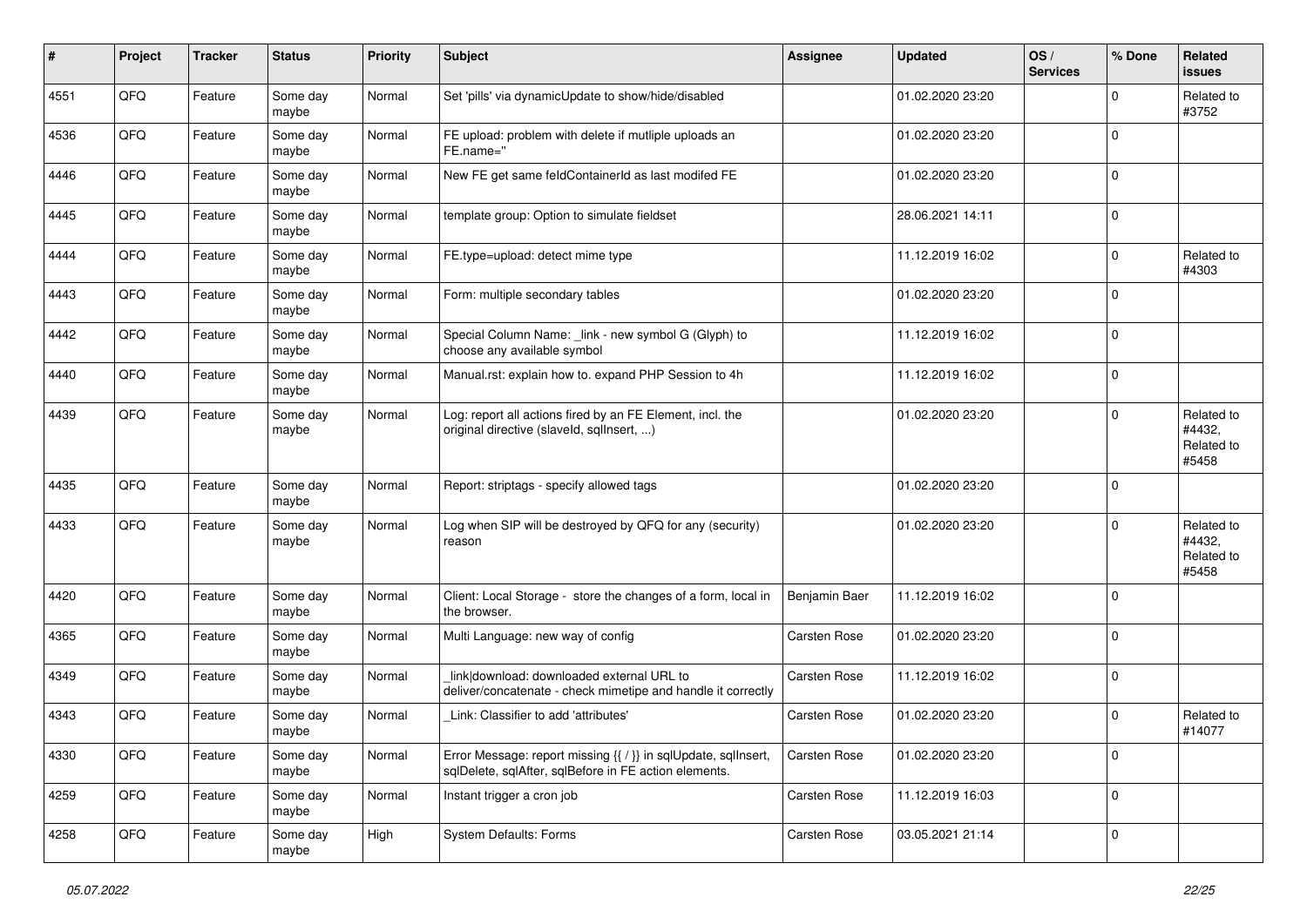| #    | Project | <b>Tracker</b> | <b>Status</b>     | <b>Priority</b> | Subject                                                                                                                                                  | <b>Assignee</b> | <b>Updated</b>   | OS/<br><b>Services</b> | % Done      | Related<br>issues                           |
|------|---------|----------------|-------------------|-----------------|----------------------------------------------------------------------------------------------------------------------------------------------------------|-----------------|------------------|------------------------|-------------|---------------------------------------------|
| 4197 | QFQ     | Feature        | Some day<br>maybe | Normal          | Unit Test fuer JSON Stream von QuickFormQuery.php ><br>doForm()                                                                                          | Carsten Rose    | 11.12.2019 16:03 |                        | 0           |                                             |
| 4027 | QFQ     | Feature        | Some day<br>maybe | Normal          | Missing: orange 'check' / 'bullet'                                                                                                                       |                 | 11.12.2019 16:03 |                        | $\Omega$    |                                             |
| 4026 | QFQ     | Feature        | Some day<br>maybe | Normal          | sqlLog.sql: log number of FE.id                                                                                                                          | Carsten Rose    | 11.12.2019 16:03 |                        | $\Omega$    | Related to<br>#5458                         |
| 3991 | QFQ     | Feature        | Some day<br>maybe | Normal          | report: Columnname '_skipWrap' skips 'fbeg', 'fend'                                                                                                      | Carsten Rose    | 11.12.2019 16:03 |                        | $\Omega$    |                                             |
| 3990 | QFQ     | Feature        | Some day<br>maybe | High            | custom class definition: add space automatically                                                                                                         | Carsten Rose    | 03.05.2021 21:14 |                        | $\Omega$    |                                             |
| 3967 | QFQ     | Feature        | Some day<br>maybe | High            | Report: Checkbox, Radio, Dropdown, Input welches ohne<br>Submit funktioniert - 'Inline-Form'                                                             | Carsten Rose    | 03.05.2021 21:14 |                        | 0           |                                             |
| 3947 | QFQ     | Feature        | Some day<br>maybe | Normal          | Attack detectect: logout current user                                                                                                                    | Carsten Rose    | 11.12.2019 16:03 |                        | $\Omega$    | Related to<br>#5458,<br>Related to<br>#6299 |
| 3942 | QFQ     | Feature        | Some day<br>maybe | Normal          | Action Elemente: neu generierte IDs via FE weitergeben                                                                                                   | Carsten Rose    | 11.12.2019 16:03 |                        | $\Omega$    | Related to<br>#3941                         |
| 3941 | QFQ     | Feature        | Some day<br>maybe | Normal          | sqlAfter: es sollten mehrere moeglich sein                                                                                                               | Carsten Rose    | 11.12.2019 16:03 |                        | $\Omega$    | Related to<br>#3942                         |
| 3905 | QFQ     | Feature        | Some day<br>maybe | Normal          | Documentation: Best Practice anhand eines Online<br>Bewerbungstools                                                                                      | Carsten Rose    | 11.12.2019 16:03 |                        | 0           |                                             |
| 3900 | QFQ     | Feature        | Some day<br>maybe | Normal          | Extend documentation of 'Copy / Paste'                                                                                                                   | Carsten Rose    | 11.12.2019 16:03 |                        | $\Omega$    | Related to<br>#3899                         |
| 3880 | QFQ     | Feature        | Some day<br>maybe | Normal          | Form 'Form': anlegen einer Tabelle                                                                                                                       |                 | 14.01.2021 10:12 |                        | $\Omega$    |                                             |
| 3879 | QFQ     | Feature        | Some day<br>maybe | Normal          | Form 'FormElement': Beim Feld 'name' rechts in der Notiz<br>einen Link einblenden - a) aktuelle Definition anzeigen, b)<br>Spalte in der Tabelle anlegen |                 | 11.12.2019 16:03 |                        | $\Omega$    |                                             |
| 3878 | QFQ     | Feature        | Some day<br>maybe | Normal          | Form 'FormElement': Spalte 'name' typeAhead mit<br>Spaltennamen der Primarytable.                                                                        |                 | 11.12.2019 16:03 |                        | $\Omega$    |                                             |
| 3877 | QFQ     | Feature        | Some day<br>maybe | Normal          | FormEditor: die Felder die aktuell nicht gebraucht werden<br>nur auf readonly/disabled setzen (nicht ausblenden > das<br>irritiert.                      | Carsten Rose    | 11.12.2019 16:03 |                        | $\Omega$    |                                             |
| 3848 | QFQ     | Feature        | Some day<br>maybe | High            | Antivirus check fuer Upload files in qfq?                                                                                                                | Carsten Rose    | 03.05.2021 21:14 |                        | $\mathbf 0$ | Related to<br>#4131                         |
| 3708 | QFQ     | Feature        | Some day<br>maybe | Normal          | Form: input - 'specialchars', 'none'  gewisse tags erlauben,<br>andere verbieten                                                                         | Carsten Rose    | 11.12.2019 16:02 |                        | $\pmb{0}$   | Related to<br>#14320                        |
| 3692 | QFG     | Feature        | Some day<br>maybe | Normal          | QFQ Webseite                                                                                                                                             | Benjamin Baer   | 11.12.2019 16:02 |                        | 0           | Related to<br>#5033                         |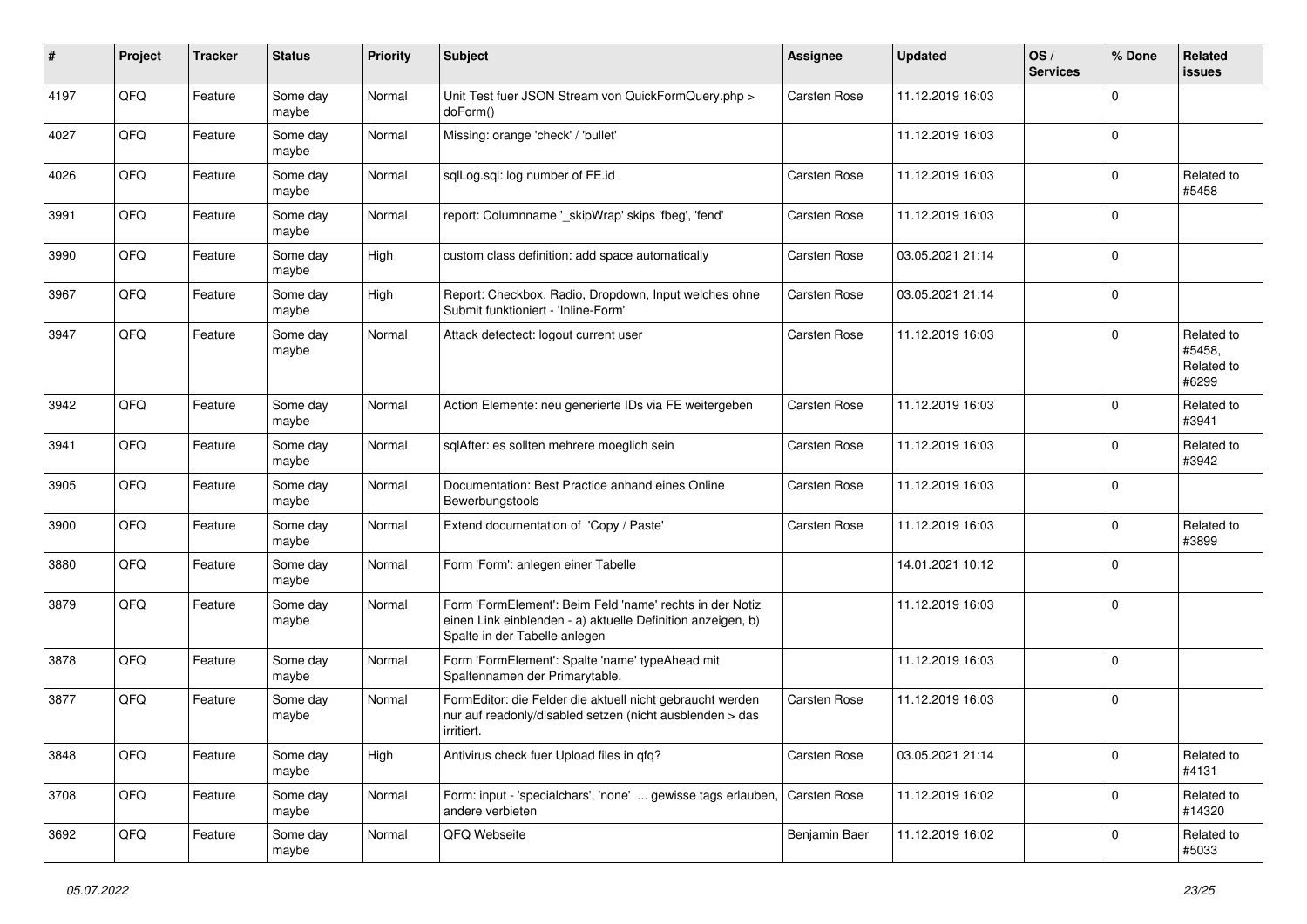| #    | Project | <b>Tracker</b> | <b>Status</b>     | <b>Priority</b> | <b>Subject</b>                                                                                                                               | Assignee            | <b>Updated</b>   | OS/<br><b>Services</b> | % Done      | Related<br><b>issues</b>                    |
|------|---------|----------------|-------------------|-----------------|----------------------------------------------------------------------------------------------------------------------------------------------|---------------------|------------------|------------------------|-------------|---------------------------------------------|
| 3677 | QFQ     | Feature        | Some day<br>maybe | Normal          | wkhtmitopdf: FE User access prohibited, if client IP changes<br>- \$TYPO3_CONF_VARS[FE][lockIP]                                              | <b>Carsten Rose</b> | 11.12.2019 16:02 |                        | $\Omega$    |                                             |
| 3666 | QFQ     | Feature        | Some day<br>maybe | Normal          | a) Performance Messung: mysql_real_escape_string() im<br>Vergleich zu str replace(), b) doppeltes Aufrufen von<br>mysql_real_escape_string() | <b>Carsten Rose</b> | 11.12.2019 16:02 |                        | $\mathbf 0$ |                                             |
| 3646 | QFQ     | Feature        | Some day<br>maybe | Normal          | Moeglichkeit HTML Tags in Reports auszugeben (zu<br>enkodieren: htmlspecialchars)                                                            |                     | 11.12.2019 16:02 |                        | $\mathbf 0$ | Related to<br>#14320                        |
| 3617 | QFQ     | Feature        | Some day<br>maybe | Normal          | Load javascripts at bottom                                                                                                                   |                     | 11.12.2019 16:02 |                        | $\mathbf 0$ |                                             |
| 3567 | QFQ     | Feature        | Some day<br>maybe | Low             | 'Save', 'Close', 'New' als FormElement                                                                                                       |                     | 11.12.2019 16:02 |                        | $\Omega$    |                                             |
| 3537 | QFQ     | Feature        | Some day<br>maybe | Low             | SHOW COLUMNS FROM tableName - Extend '{{!'<br>definition                                                                                     | Carsten Rose        | 11.12.2019 16:02 |                        | $\mathbf 0$ |                                             |
| 3495 | QFQ     | Feature        | Some day<br>maybe | Normal          | Predifined Parameter werden nicht in '+' (add new record)<br>SIP gerendert.                                                                  |                     | 11.12.2019 16:02 |                        | $\mathbf 0$ |                                             |
| 3458 | QFQ     | Feature        | Some day<br>maybe | Normal          | Display 'Edit Form Element'-Checkbox on form: should<br>depend on FE Group                                                                   | Carsten Rose        | 11.12.2019 16:02 |                        | 0           | Related to<br>#3447                         |
| 3457 | QFQ     | Feature        | Some day<br>maybe | Normal          | LDAP: concat multi values to one single entry                                                                                                | Carsten Rose        | 11.12.2019 16:02 |                        | $\mathbf 0$ |                                             |
| 3415 | QFQ     | Feature        | Some day<br>maybe | Normal          | FE Login Box Templatefile                                                                                                                    | Benjamin Baer       | 11.12.2019 16:02 |                        | $\mathbf 0$ |                                             |
| 3385 | QFQ     | Feature        | Some day<br>maybe | Normal          | templateGroup: insert/update/delete non primary records                                                                                      | Carsten Rose        | 11.12.2019 16:02 |                        | $\pmb{0}$   |                                             |
| 3350 | QFQ     | Feature        | Some day<br>maybe | Normal          | FormEditor: Hilfetext hinter 'checktype'                                                                                                     | Carsten Rose        | 11.12.2019 16:02 |                        | $\mathbf 0$ |                                             |
| 3332 | QFQ     | Feature        | Some day<br>maybe | Normal          | Uploads: Thumbnails, Details zum hochgeladenen File                                                                                          | Carsten Rose        | 11.12.2019 16:02 |                        | $\mathbf 0$ | Related to<br>#3264,<br>Related to<br>#5333 |
| 3331 | QFQ     | Feature        | Some day<br>maybe | Normal          | Default Tooltip fuer _page? Links: mit Form und Record ID                                                                                    | Carsten Rose        | 11.12.2019 16:02 |                        | $\mathbf 0$ |                                             |
| 3291 | QFQ     | Feature        | Some day<br>maybe | Normal          | AutoCron websiteToken                                                                                                                        | <b>Carsten Rose</b> | 11.12.2019 16:02 |                        | $\Omega$    | Related to<br>#4250                         |
| 3285 | QFQ     | Feature        | Some day<br>maybe | Normal          | Zeichenlimit pro Feld: textarea / editor                                                                                                     | Carsten Rose        | 11.12.2019 16:02 |                        | $\mathbf 0$ |                                             |
| 3273 | QFQ     | Feature        | Some day<br>maybe | Low             | Dirty Flag in Form                                                                                                                           | Carsten Rose        | 11.12.2019 16:02 |                        | $\pmb{0}$   |                                             |
| 3267 | QFQ     | Feature        | Some day<br>maybe | Normal          | 2 Forms auf einer Seite: real + Read only                                                                                                    | Carsten Rose        | 11.12.2019 16:03 |                        | $\mathbf 0$ |                                             |